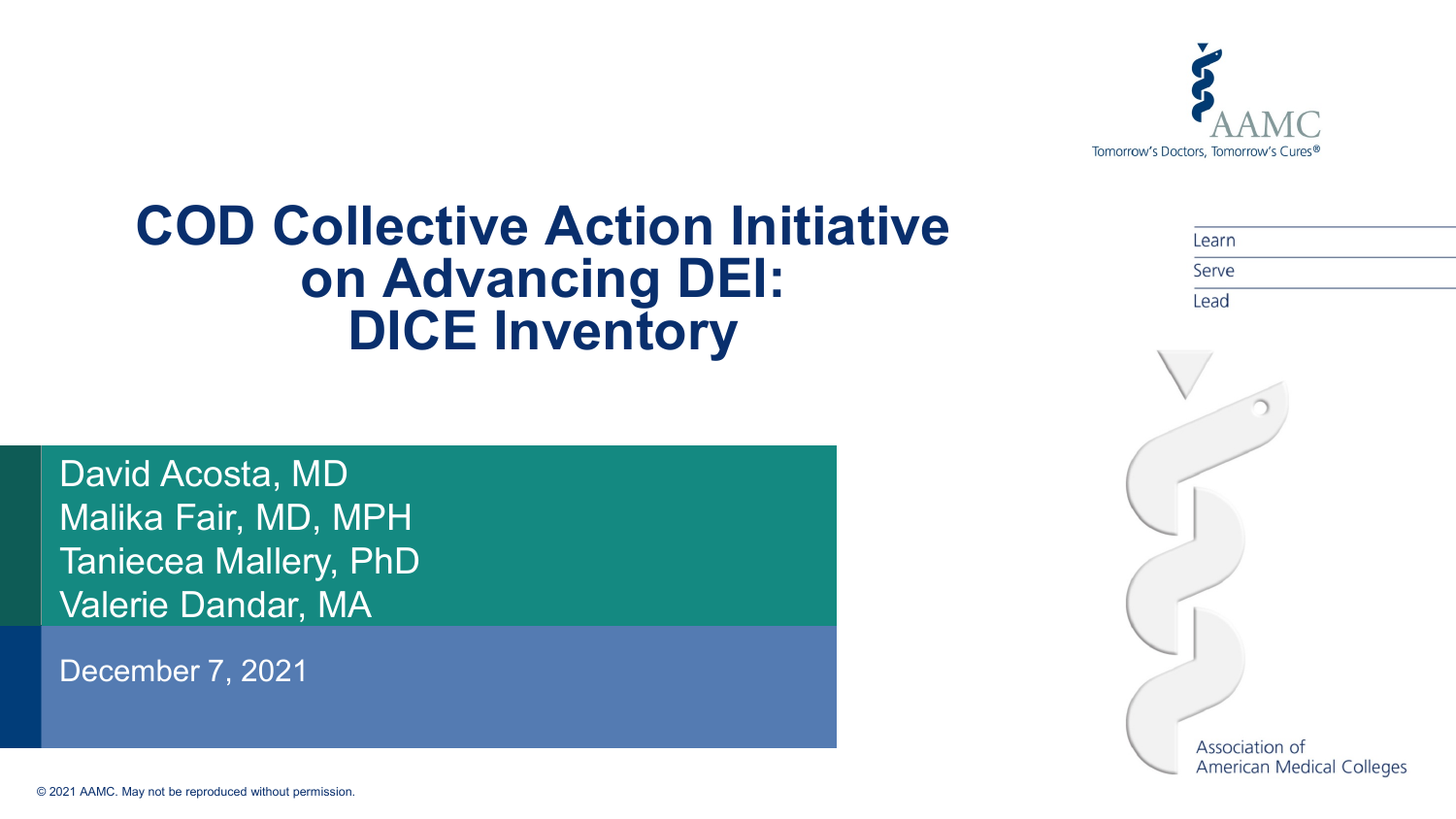# **Agenda**

- Announce COD Collective Action Initiative on Advancing DEI
- Describe the DICE Inventory
- UC Davis Case Study
- Explain the commitment and sign-up process

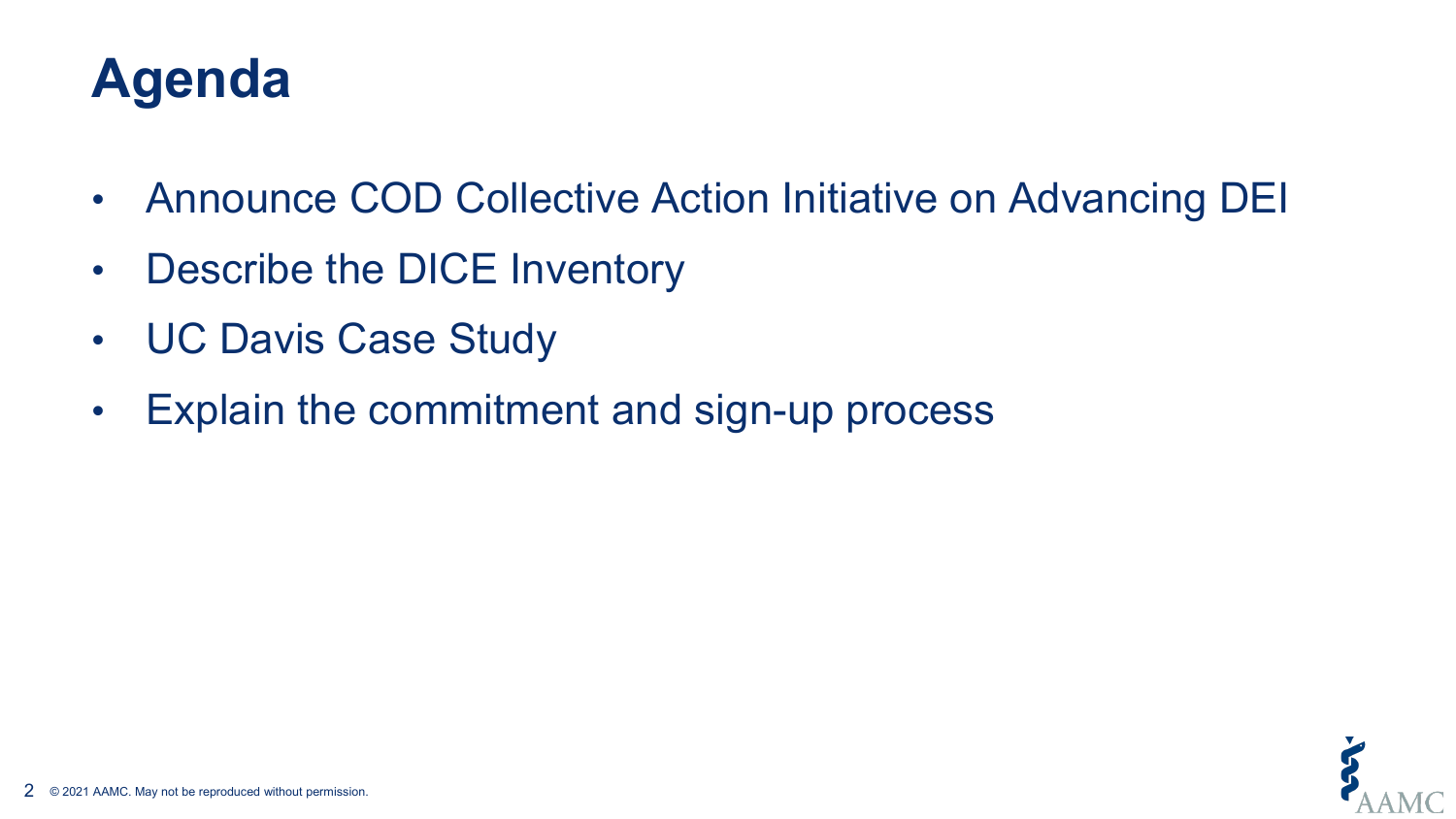#### **Addressing and Eliminating Racism at the AAMC and Beyond**

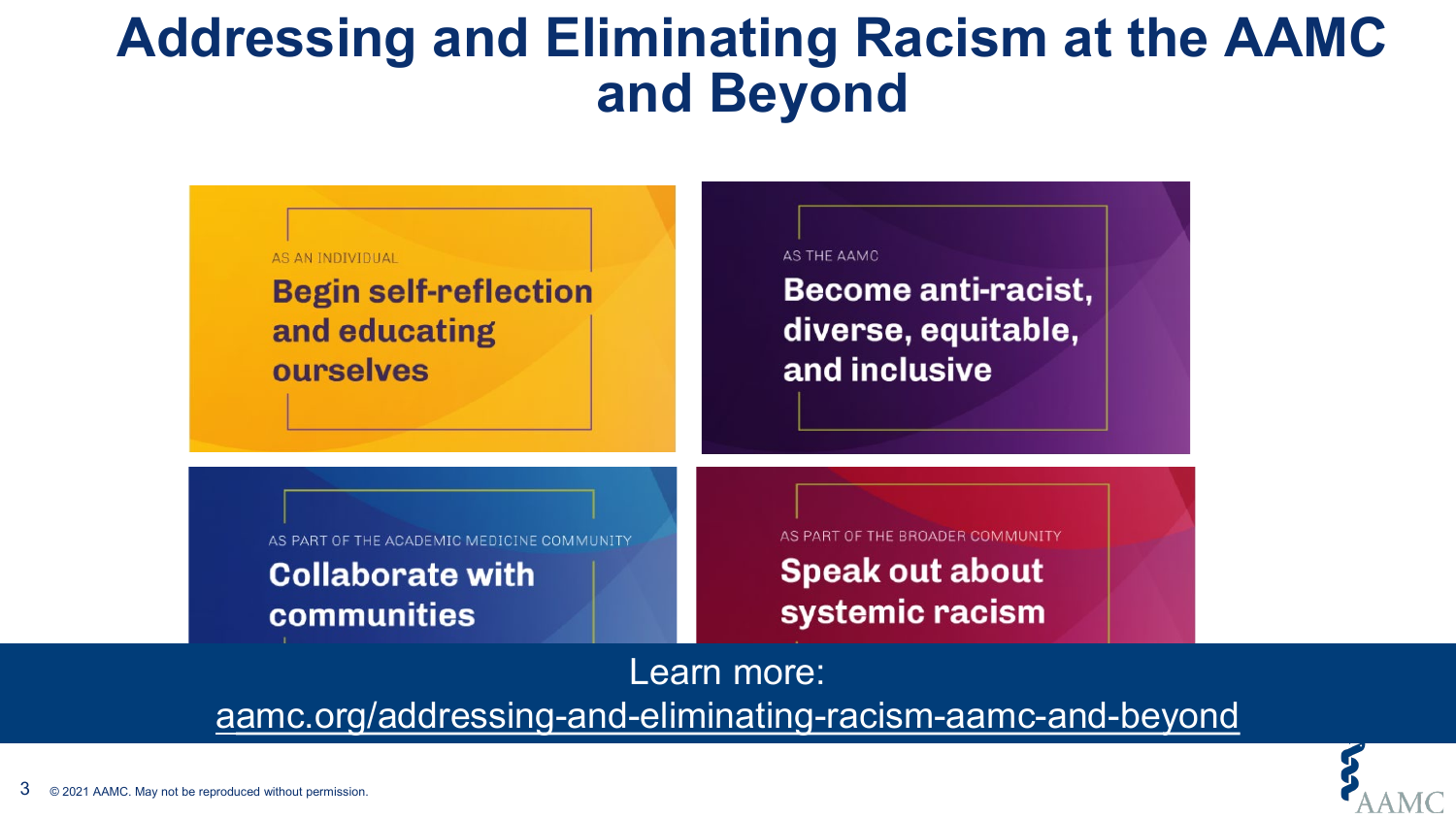#### **Anti-Racism & COD Areas of Work**

| <b>Envisioning</b><br>the Future<br><b>COD Spring</b><br>$\bullet$<br><b>Meeting Keynotes</b><br><b>Administrative</b><br>$\bullet$<br><b>Board</b><br><b>Insight Circle</b><br>$\bullet$ | $\bullet$<br>$\bullet$<br><b>Inventory</b><br>$\bullet$                                                                                              | <b>Professional &amp;</b><br><b>Data Gathering</b><br><b>Organizational</b><br>& Transparency<br><b>Development</b><br><b>Culture &amp; Climate</b><br><b>Foundational</b><br>$\bullet$ .<br><b>Assessment</b><br><b>Webinars</b><br><b>Pathway Program</b><br><b>GDI Needs</b><br>Leadership<br>$\bullet$<br><b>Assessment</b><br><b>Development</b><br><b>Offerings</b> |                                                              |                                                                                                                                      | $\bullet$<br>$\bullet$<br>$\bullet$ | <b>Deeper</b><br><b>Dive</b><br><b>Community</b><br>building circles<br>with student<br><b>leaders</b><br><b>Reactor Group</b><br><b>Revised FPIE</b><br><b>Workshop</b> |
|-------------------------------------------------------------------------------------------------------------------------------------------------------------------------------------------|------------------------------------------------------------------------------------------------------------------------------------------------------|---------------------------------------------------------------------------------------------------------------------------------------------------------------------------------------------------------------------------------------------------------------------------------------------------------------------------------------------------------------------------|--------------------------------------------------------------|--------------------------------------------------------------------------------------------------------------------------------------|-------------------------------------|--------------------------------------------------------------------------------------------------------------------------------------------------------------------------|
| $\bullet$<br>$\bullet$<br>$\bullet$                                                                                                                                                       | <b>Ongoing</b><br><b>Communication</b><br><b>COD Friday News</b><br><b>Monday Meeting</b><br><b>Updates with Q&amp;A</b><br><b>Example Practices</b> | <b>Interactive</b><br>$\bullet$<br><b>Continuum</b>                                                                                                                                                                                                                                                                                                                       | <b>LSL/Spring</b><br><b>Meeting</b><br><b>Exercise Using</b> | <b>Future</b><br><b>Work</b><br><b>Convene</b><br>$\bullet$<br><b>Exemplars</b><br><b>Publish</b><br>$\bullet$<br><b>Proceedings</b> |                                     |                                                                                                                                                                          |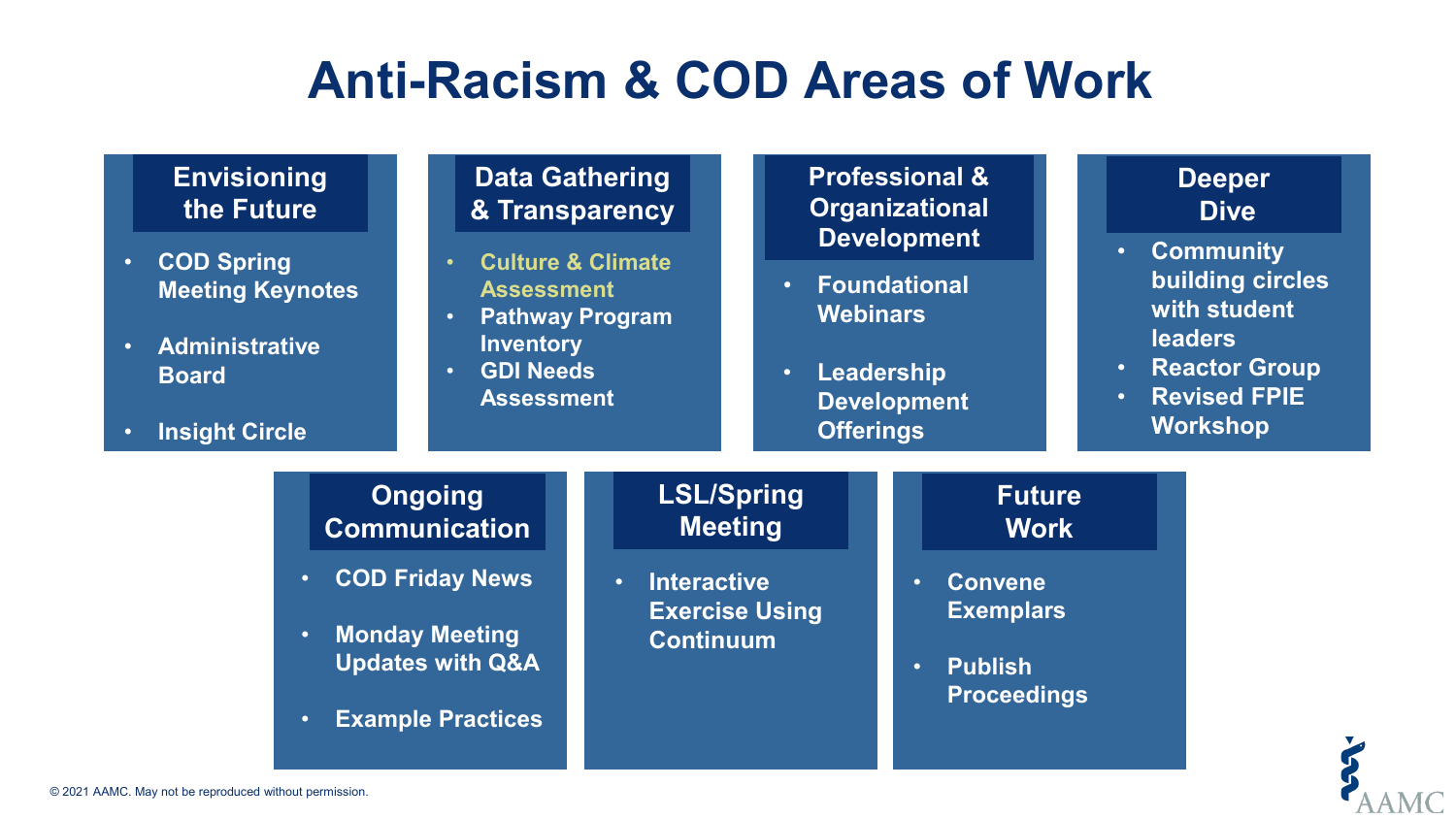

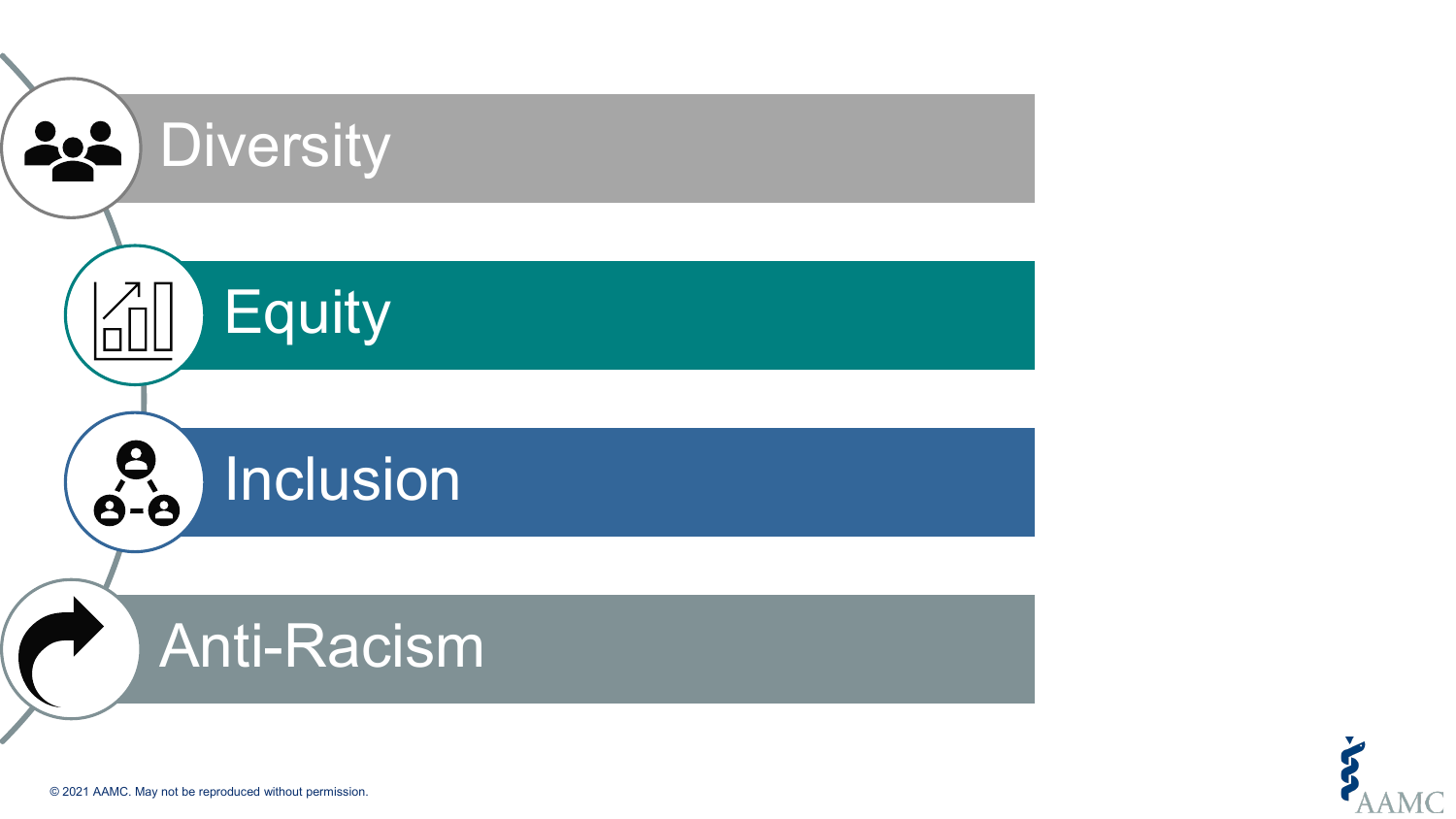#### **Assessment Initiative Goals**

Medical schools to assess their strengths and areas for improvement related to DEI & AR

Fully engage the COD in collective efforts to advance DEI & AR

Identify areas where AAMC can support the achievement of member DEI & AR goals

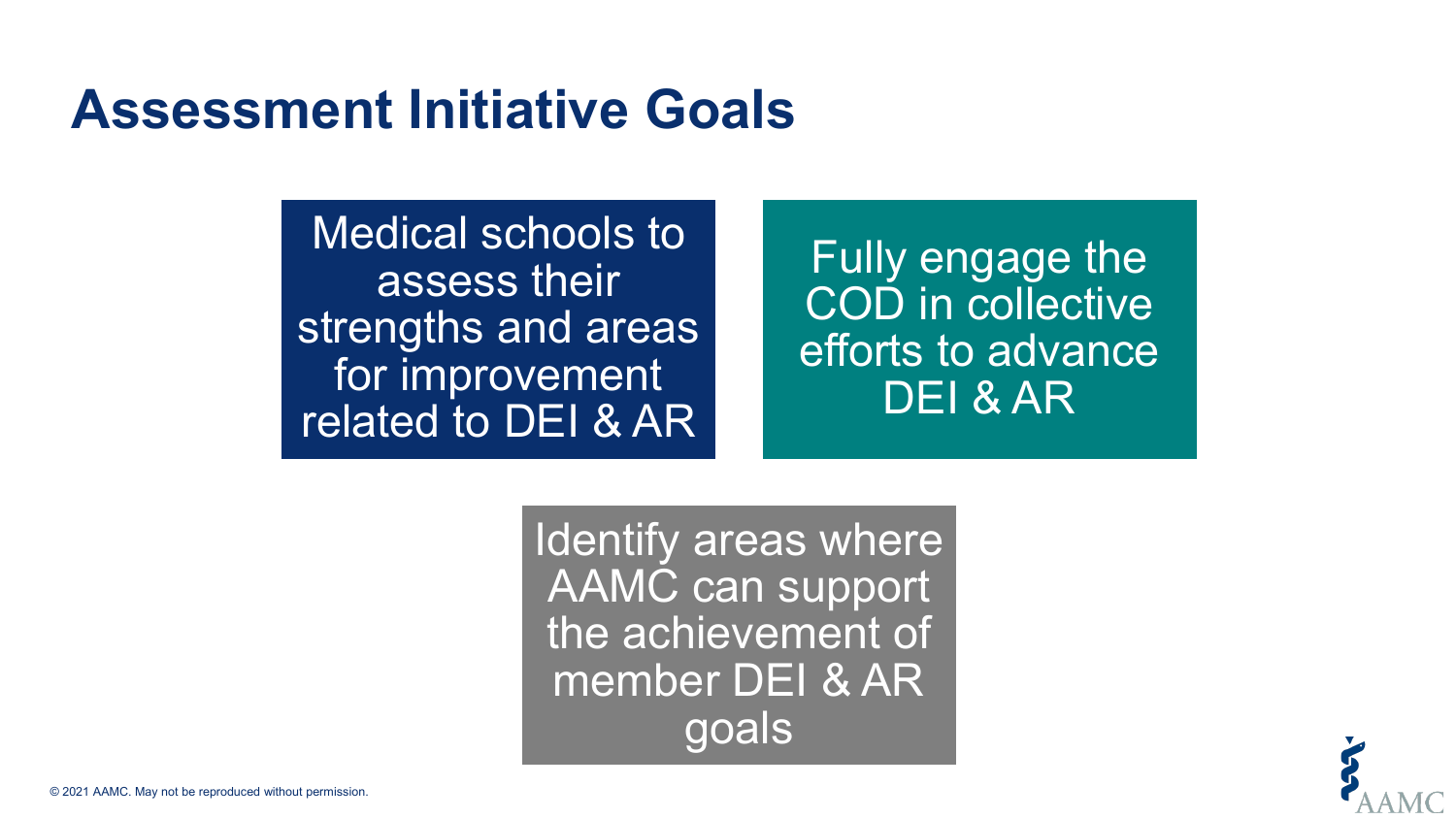#### **COD Collective Action Initiative (CAI) on Advancing Diversity, Equity, and Inclusion (DEI)**

**This Collective Action Initiative is an opportunity to demonstrate a commitment to advancing DEI at the national leadership level within academic medicine.**



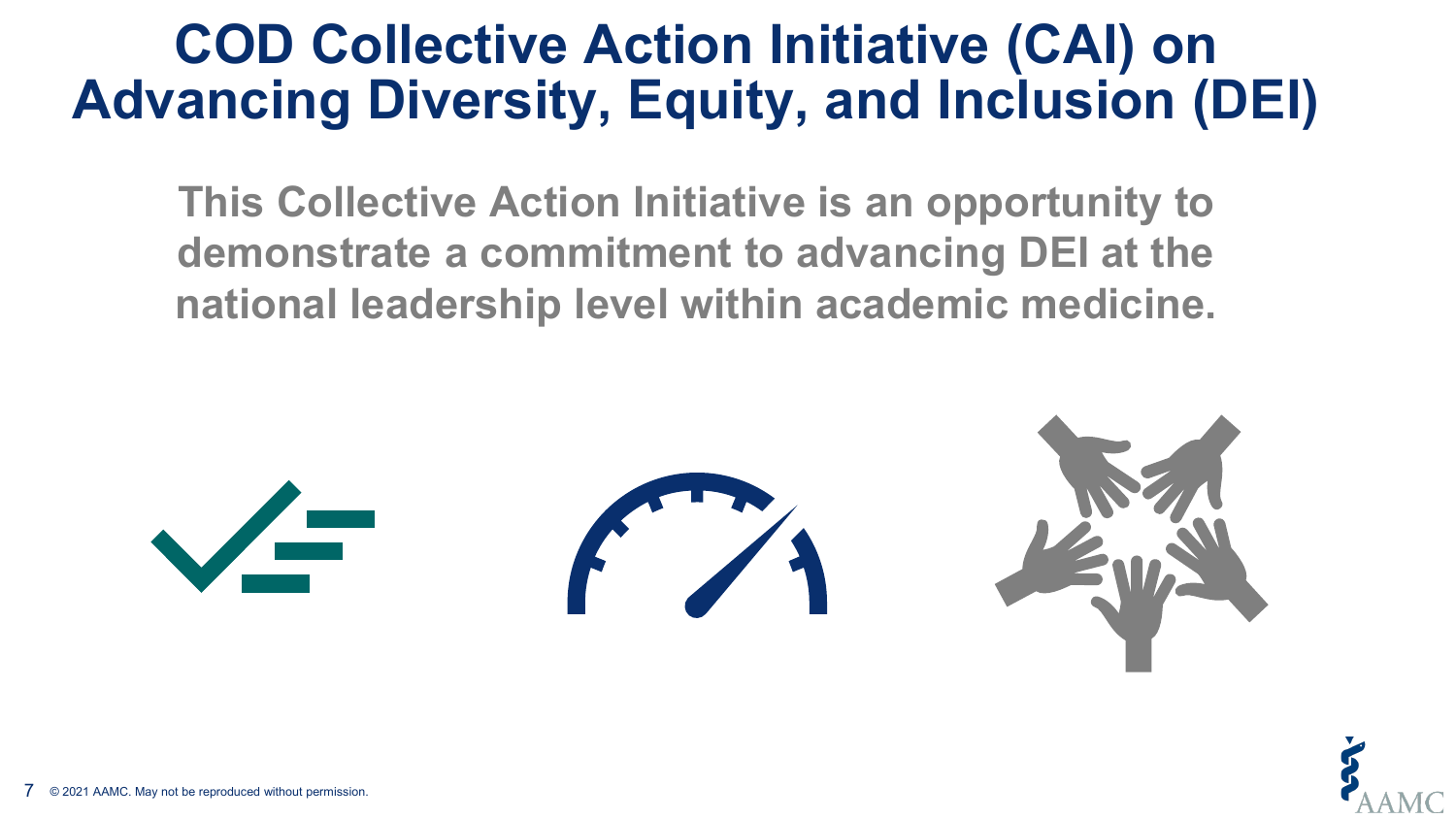# **COD CAI on Advancing DEI**

| <b>Administration of the AAMC</b>        | <b>Results provide a roadmap for</b> |
|------------------------------------------|--------------------------------------|
| <b>Diversity, Inclusion, Culture and</b> | local strategic action planning on   |
| <b>Equity (DICE) Inventory</b>           | DEI                                  |
| <b>National report published to</b>      | Data will inform future resources    |
| <b>identify community needs</b>          | to be developed by AAMC              |

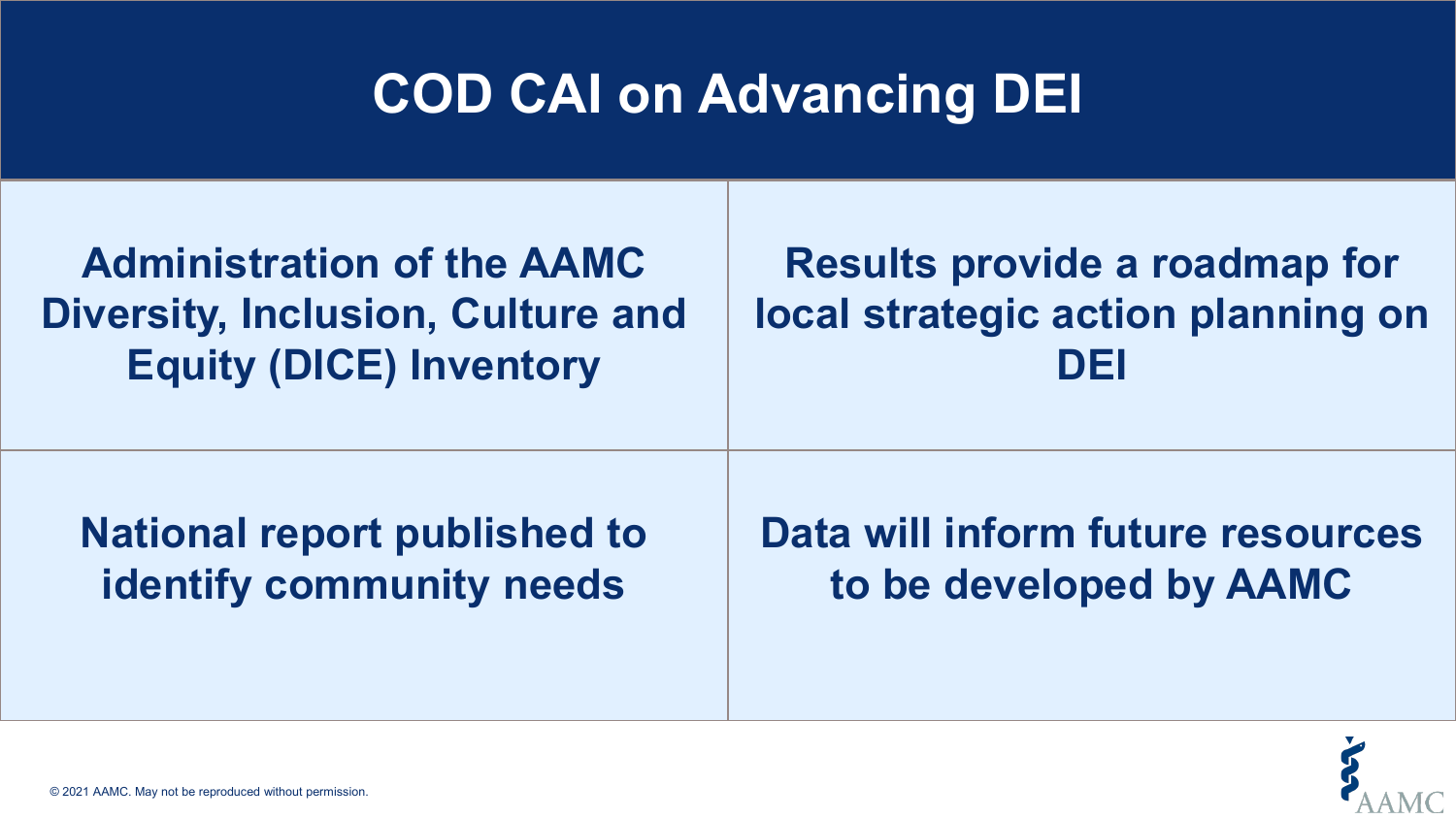#### **What is the Diversity, Inclusion, Culture & Equity (DICE) Inventory?**

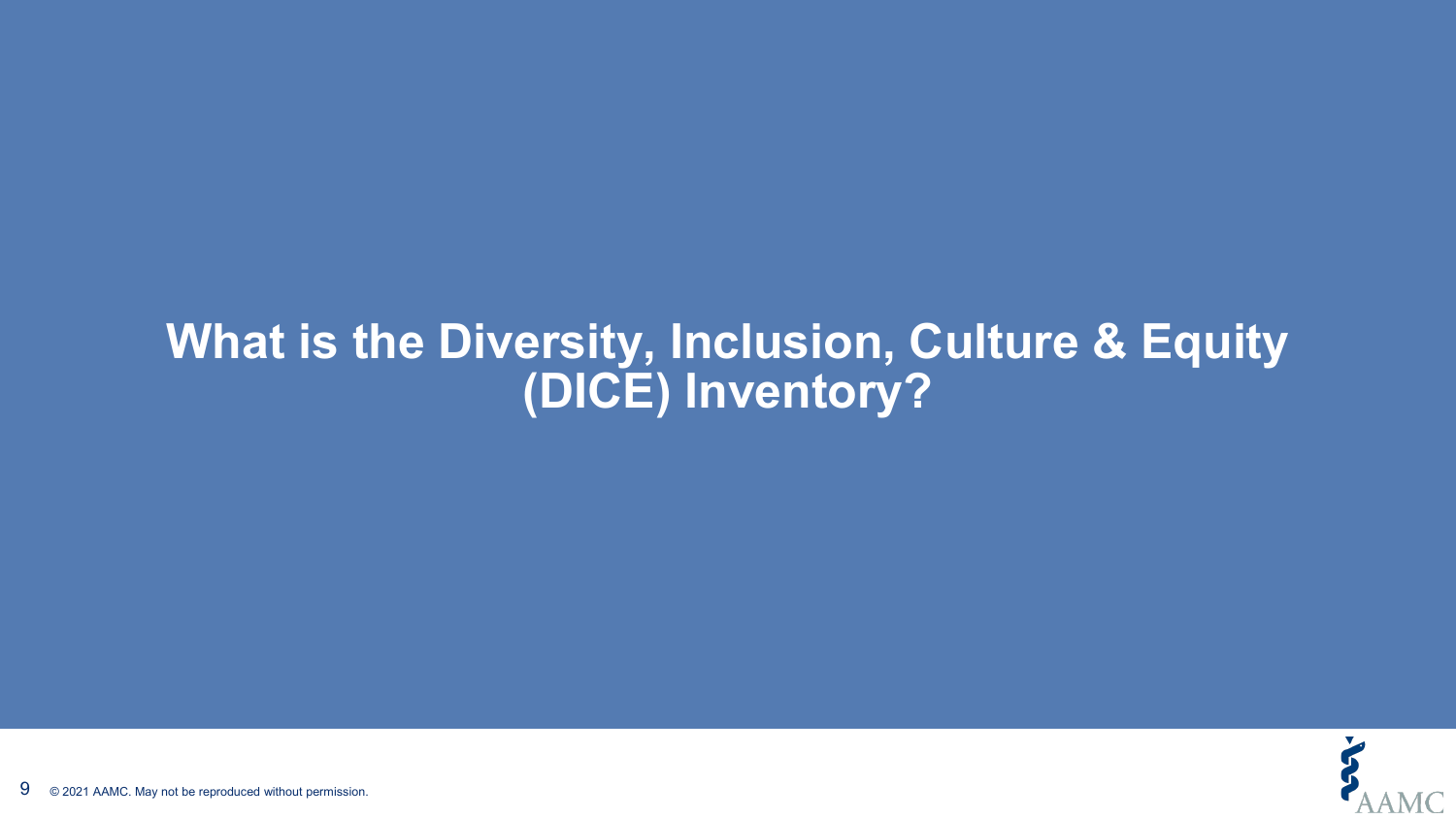#### **Diversity, Inclusion, Culture & Equity (DICE) Inventory**

THE CALIFORNIA Wellness **FOUNDATION** 

Aims to help institutions conduct a comprehensive review of institutional policies, practices, procedures, and programs that improve campus culture & climate.

- Funded by the California Wellness Foundation
- Collaboration with APLU/USU
- Piloted with 8 California medical schools and universities in 2016-2017 and 2017-2018
- **Inventory Released in April 2021**
- 40 schools have purchased the tool

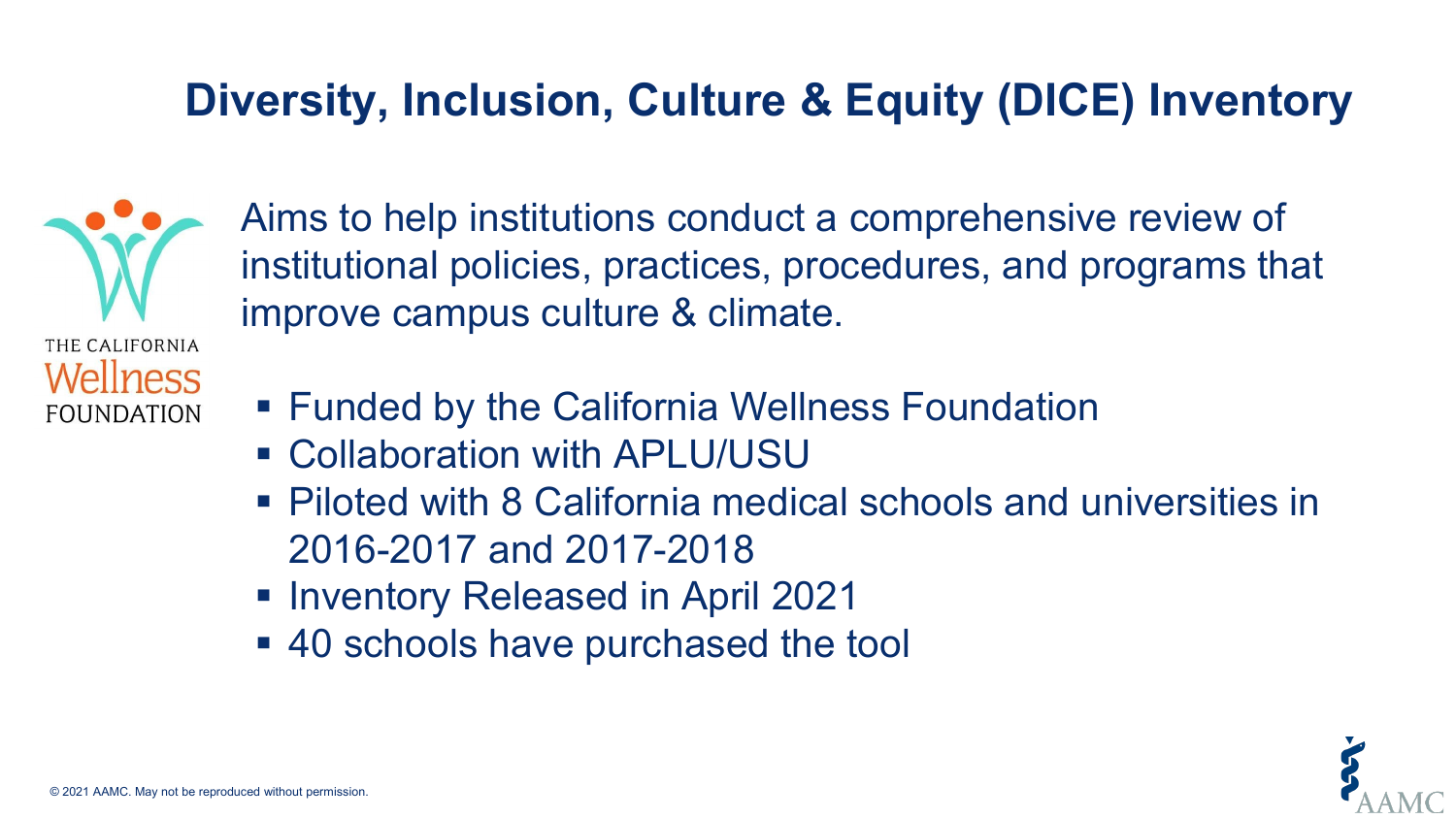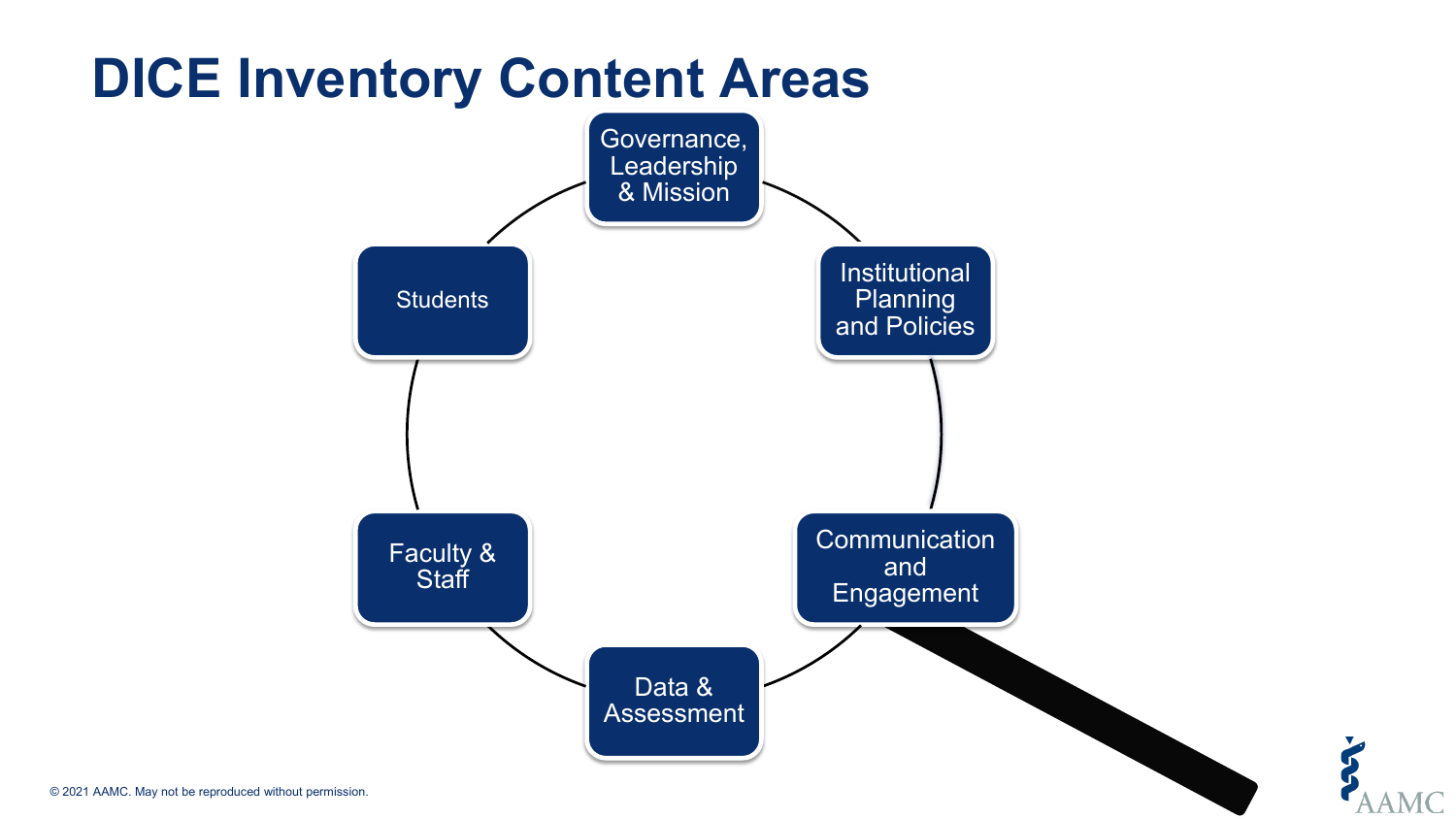#### **DEI curriculum integration DEI in recruitment and**

# **admissions**

**Sample Descriptors**

#### **Value of DEI research and service**

**DEI policies and programs for faculty recruitment, hiring, promotion and advancement**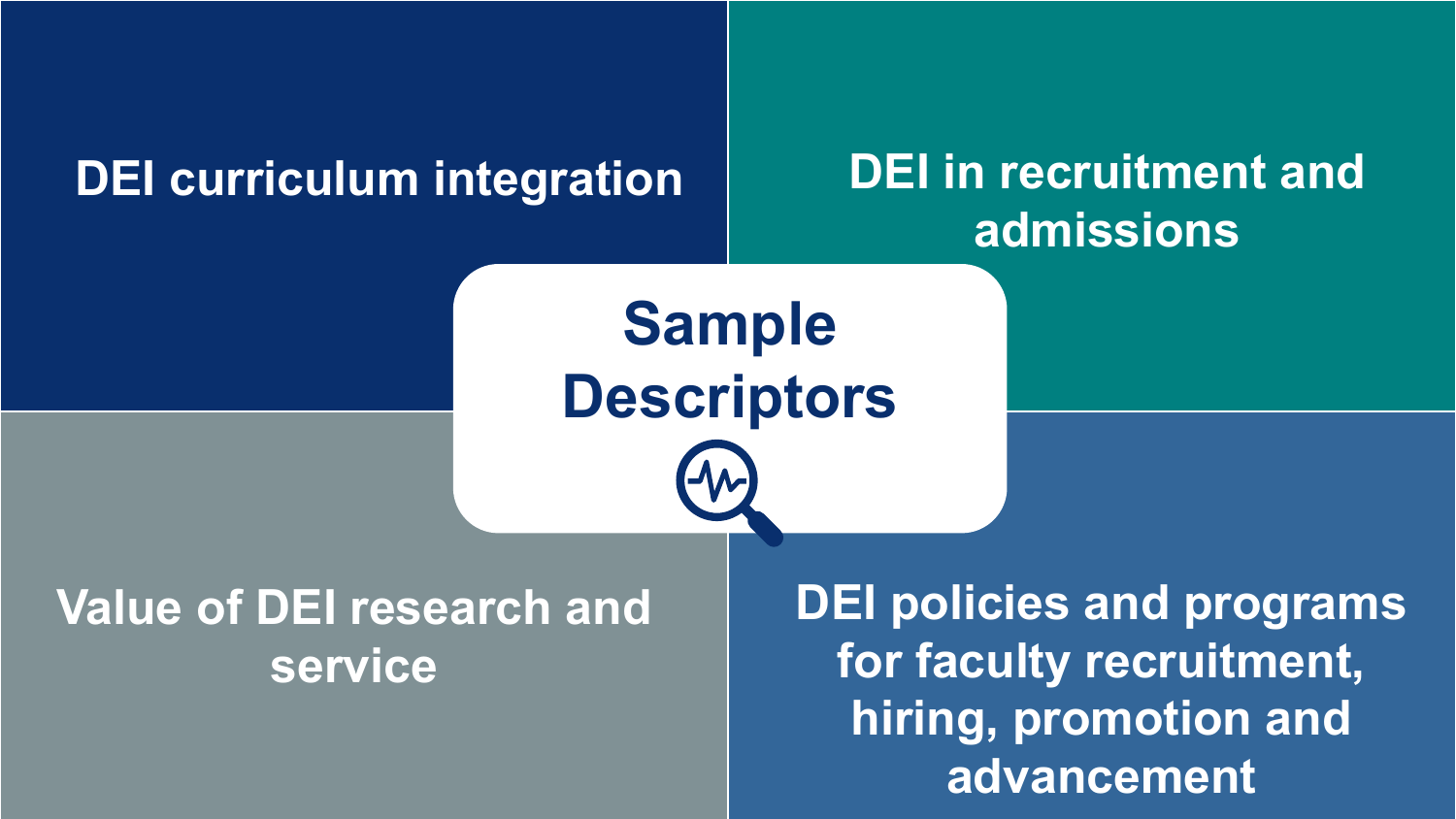## **How does it work?**

- The dean identifies a small team of key contributors to work with them to complete the DICE Inventory
- The dean facilitates a series of meetings and discussions with key contributors to collaboratively complete the inventory
- Contributors provide data/supporting evidence from preexisting data sources, such as details of programs and policies in place at the medical school, to supplement their DICE Inventory responses

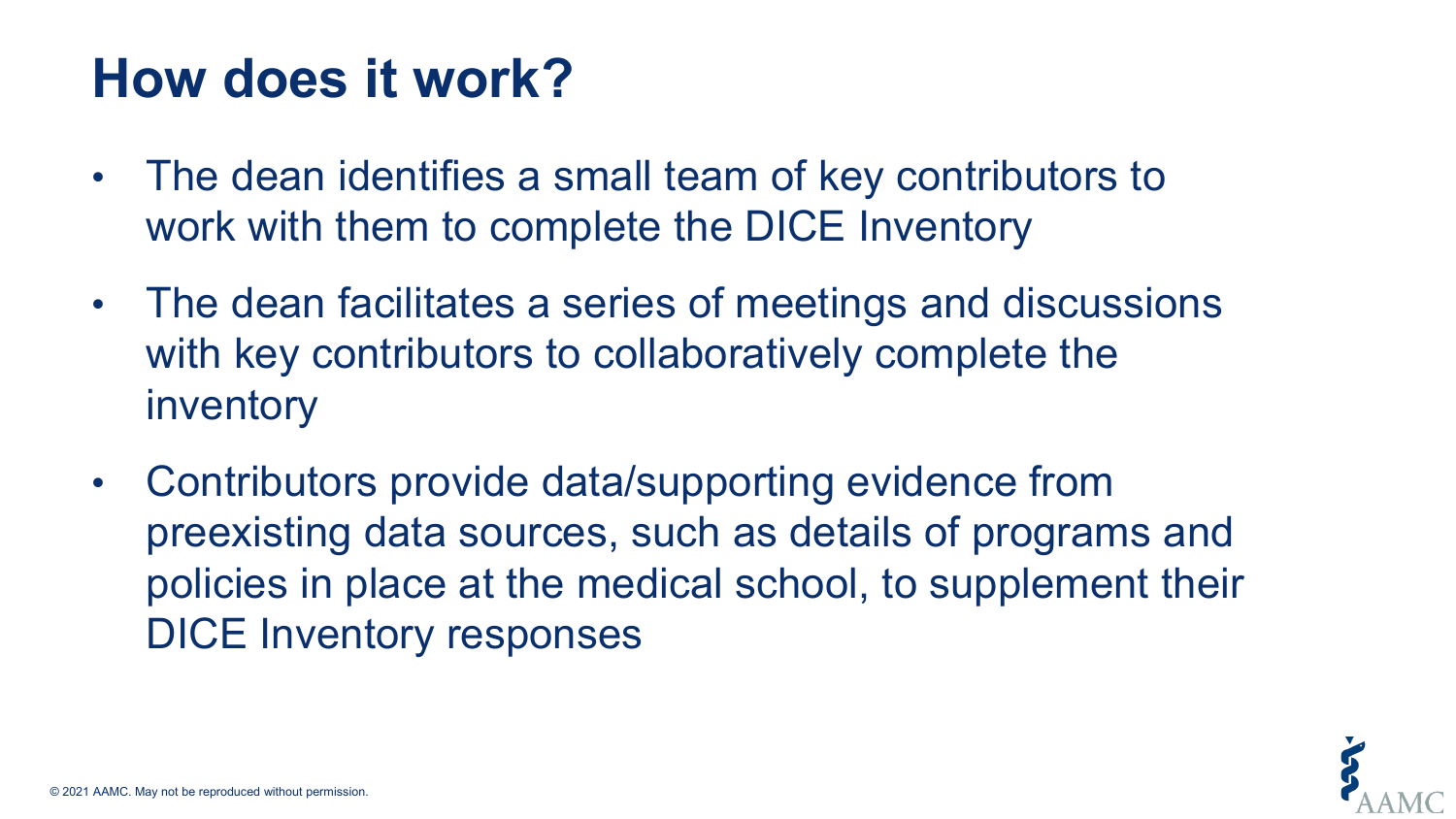# **Examples of DICE Inventory Questions**

| Return to<br><b>Table of Contents</b>                                                             |                                                                                                                                                | Diversity, Inclusion, Culture, and Equity (DICE) Inventory                                                                                                                                  |         |           |     |                                      |
|---------------------------------------------------------------------------------------------------|------------------------------------------------------------------------------------------------------------------------------------------------|---------------------------------------------------------------------------------------------------------------------------------------------------------------------------------------------|---------|-----------|-----|--------------------------------------|
| <b>Descriptor</b>                                                                                 | <b>Item</b><br>No.                                                                                                                             | <b>Survey Section: Institutional Planning and Policies</b>                                                                                                                                  | Yes     | <b>No</b> | N/A | <b>Supporting</b><br><b>Evidence</b> |
|                                                                                                   |                                                                                                                                                | <b>Strategic Planning and Accountability</b>                                                                                                                                                |         |           |     |                                      |
|                                                                                                   | 17                                                                                                                                             | Does the institution's/school's strategic plan or diversity plan identify individuals who<br>are responsible and accountable for progress toward diversity, inclusion, and equity<br>goals? | $\circ$ |           | ۵   |                                      |
| Accountability structures<br>and processes exist for<br>diversity, inclusion, and<br>equity goals | 18                                                                                                                                             | Are there mechanisms for reporting annually on progress toward diversity,<br>inclusion, and equity goals in the strategic plan?                                                             | $\circ$ | ( )       | ◉   |                                      |
|                                                                                                   | Does the institution/school have performance incentives for schools or departments<br>19<br>to achieve diversity, inclusion, and equity goals? |                                                                                                                                                                                             | $\circ$ | ( )       | ۱   |                                      |
|                                                                                                   | 20                                                                                                                                             | Are schools, departments, or units with successful diversity, inclusion, and equity<br>initiatives rewarded or recognized by senior leadership?                                             | $\circ$ |           | ۱   |                                      |

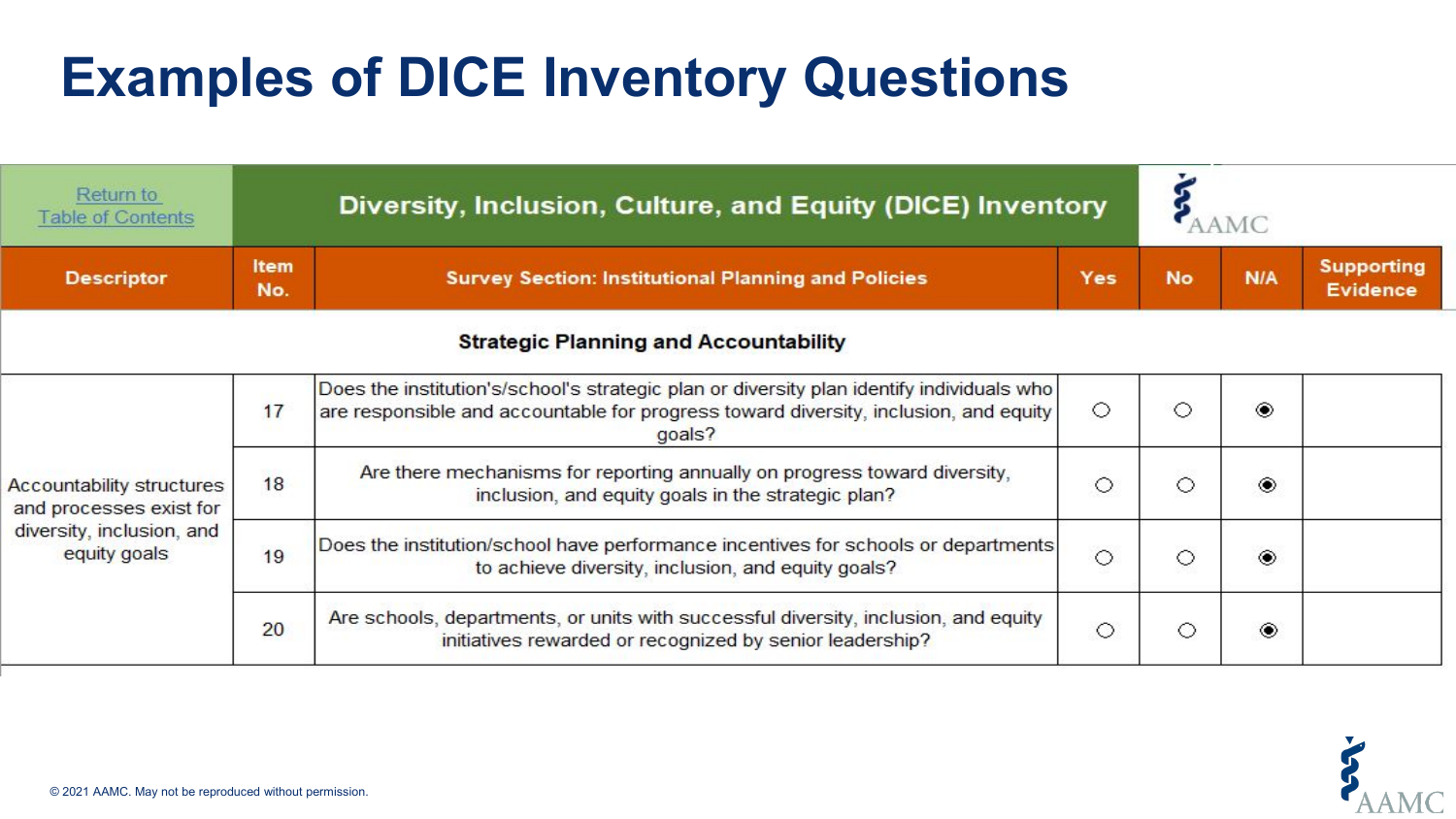# **Examples of DICE Inventory Report**

| Return to<br>Table of<br><b>Contents</b>   | Diversity, Inclusion, Culture, and Equity (DICE) Inventory |                |                |            |                   |                                                                                                                                    |                             |  |
|--------------------------------------------|------------------------------------------------------------|----------------|----------------|------------|-------------------|------------------------------------------------------------------------------------------------------------------------------------|-----------------------------|--|
| <b>DICE Inventory Report</b>               |                                                            |                |                |            |                   |                                                                                                                                    |                             |  |
|                                            | Total                                                      |                | Inventory      |            |                   |                                                                                                                                    |                             |  |
| <b>The Inventory Content Areas</b>         | <b>Items</b> in<br><b>Content</b><br>Area                  |                |                | Yes No N/A | Percentage<br>Yes | <b>Response Summary Flag</b>                                                                                                       | Related<br><b>Resources</b> |  |
| Governance, Leadership, and Mission        | 16                                                         |                |                |            |                   |                                                                                                                                    |                             |  |
| Governance and Leadership Structures       |                                                            | $\overline{7}$ | $\overline{4}$ |            | 63.6%             | This level indicates moderate Diversity,<br>Inclusion, Culture, and Equity efforts.                                                | Click for<br>resource list  |  |
| Mission, Vision, and Values                |                                                            | 3              |                | $\Omega$   | 75.0%             | This level indicates moderate Diversity,<br>Inclusion, Culture, and Equity efforts.                                                |                             |  |
| <b>Institutional Planning and Policies</b> | 16                                                         |                |                |            |                   |                                                                                                                                    |                             |  |
| Strategic Planning and Accountability      |                                                            | $\overline{4}$ | $\Omega$       | $\Omega$   | 100.0%            | This level indicates substantial Diversity,<br>Inclusion, Culture, and Equity efforts.                                             | Click for<br>resource list  |  |
| Diversity, Inclusion, and Equity Policies  |                                                            | $\Omega$       | 12             | $\circ$    | 0.0%              | This level indicates opportunities for<br><b>improvements in your Diversity, Inclusion,</b><br><b>Culture, and Equity efforts.</b> |                             |  |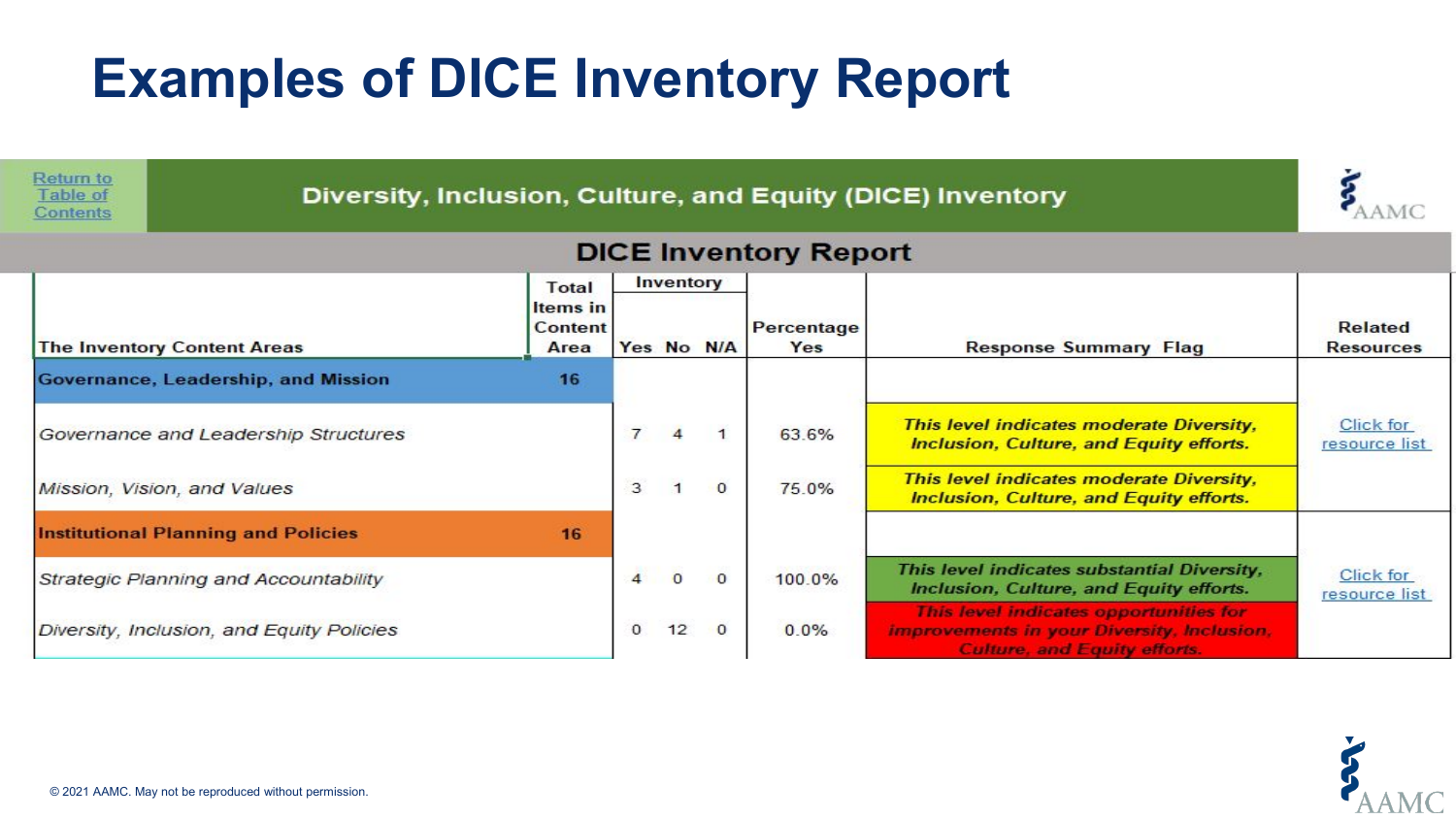#### **COD CAI Overview**

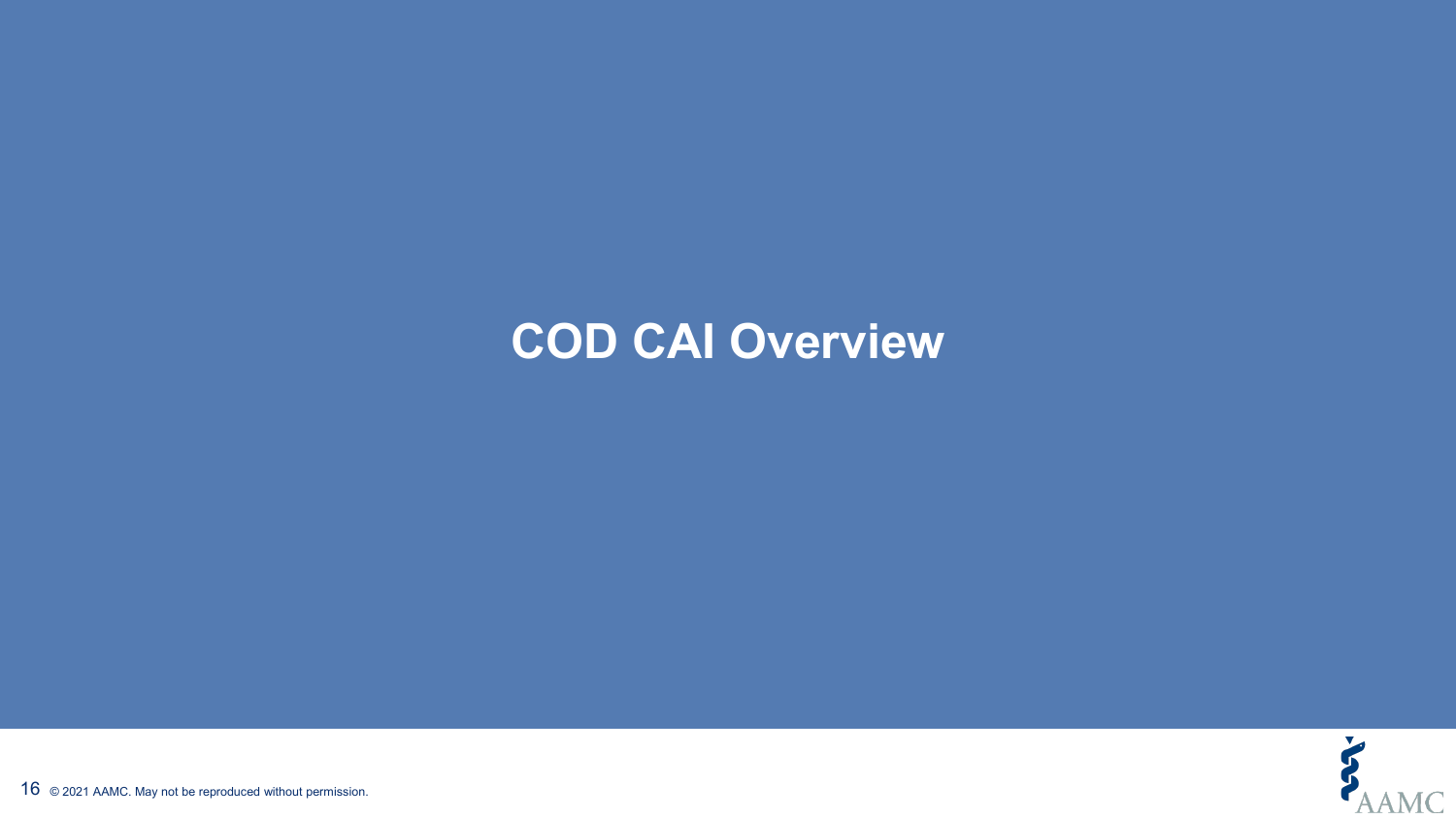### **COD CAI Timeline**

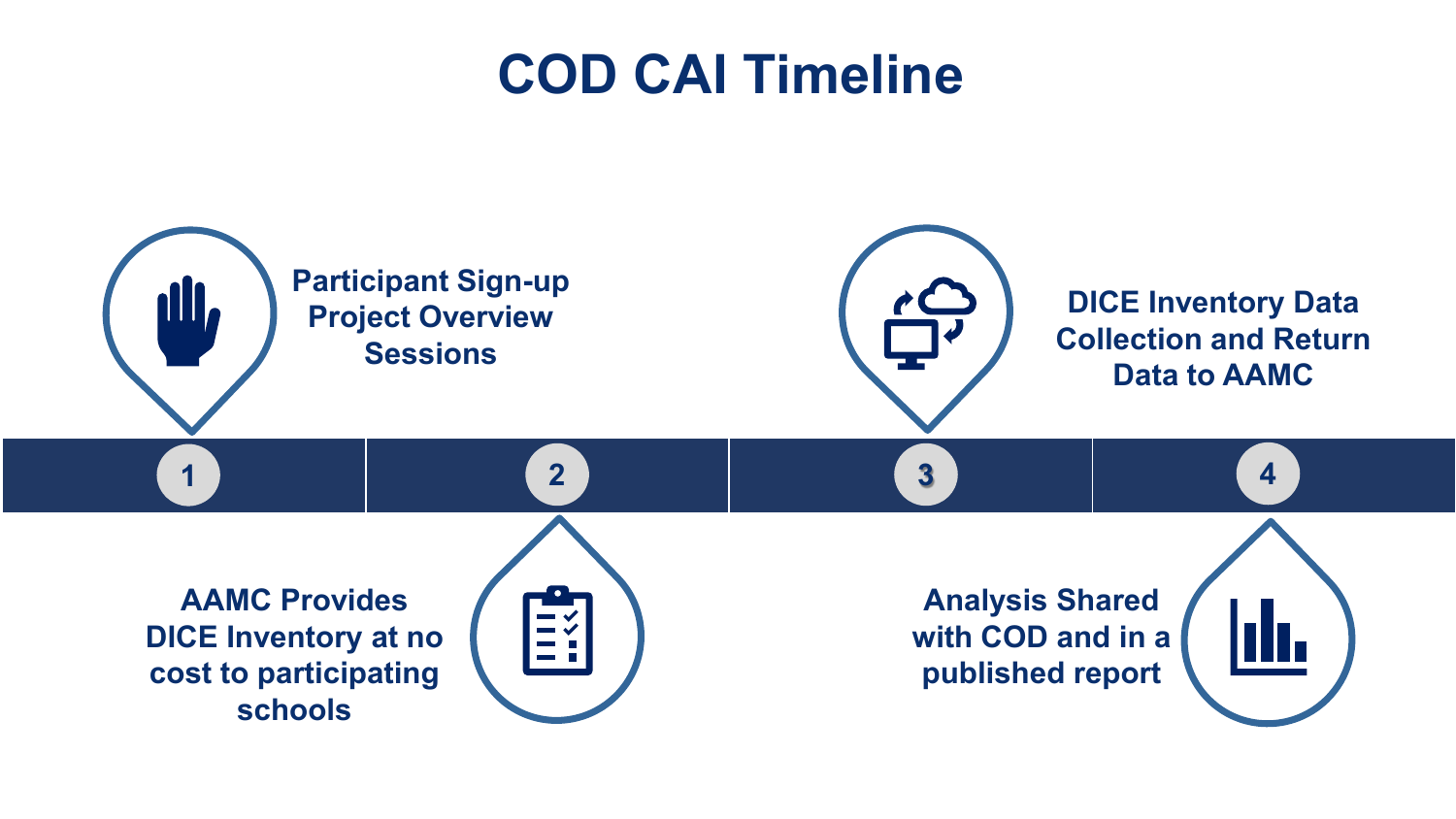### **What support will the AAMC provide?**

| <b>Complimentary access</b><br>to the DICE Inventory<br><b>(\$200 value)</b> | <b>DICE Inventory User</b><br><b>Guide</b>            | <b>Sample</b><br>communication<br>templates to announce<br>this initiative |
|------------------------------------------------------------------------------|-------------------------------------------------------|----------------------------------------------------------------------------|
| <b>Guidance about</b><br>completing the<br>inventory                         | <b>National report based</b><br>on aggregate findings | <b>Future DEI learning</b><br>opportunities and<br><b>resources</b>        |

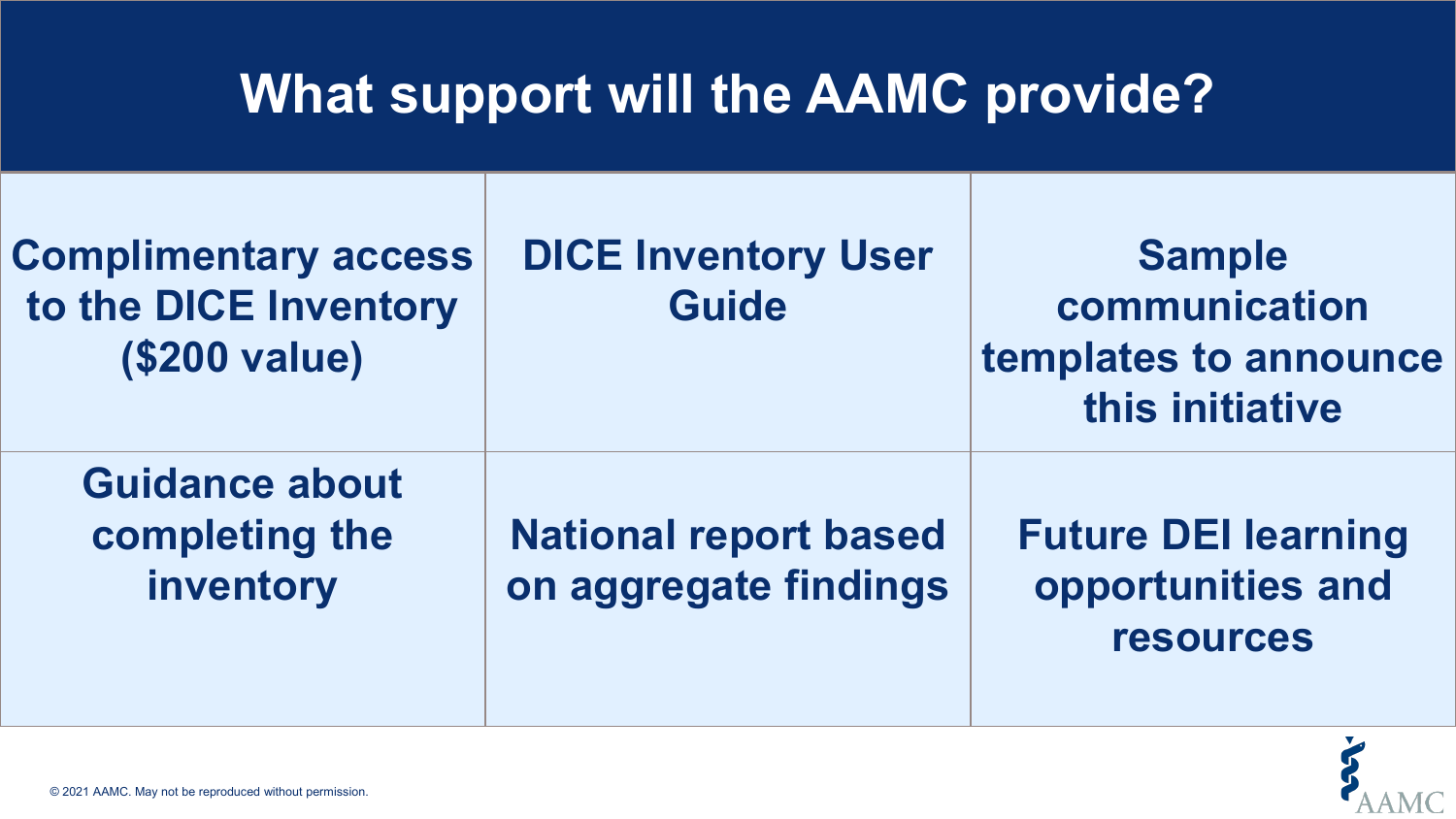# **AAMC Team**

David Acosta Sierra Alewine Rachel Bunn Antonio Bush Valerie Dandar\* Jordan Dutterer Malika Fair Jarod Field

Lilli Howell Rajaa Ismail Gayle Lomax Taniecea Mallery Angela Moses Mirtha Soto Nicole Sweeney Ann Steinecke Alison Whelan



\*AAMC lead for this initiative

© 2021 AAMC. May not be reproduced without permission.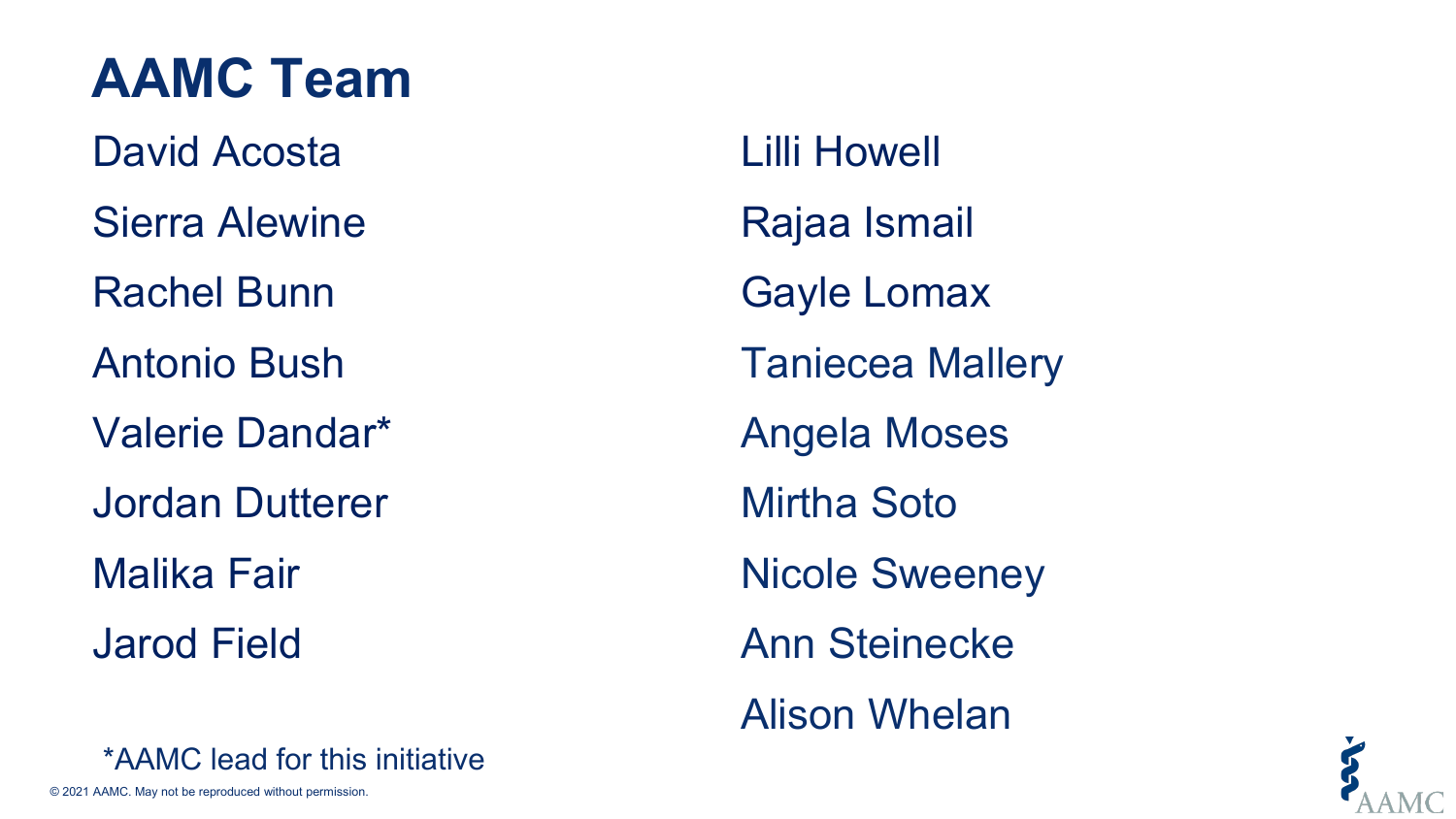#### **Questions & Answers**

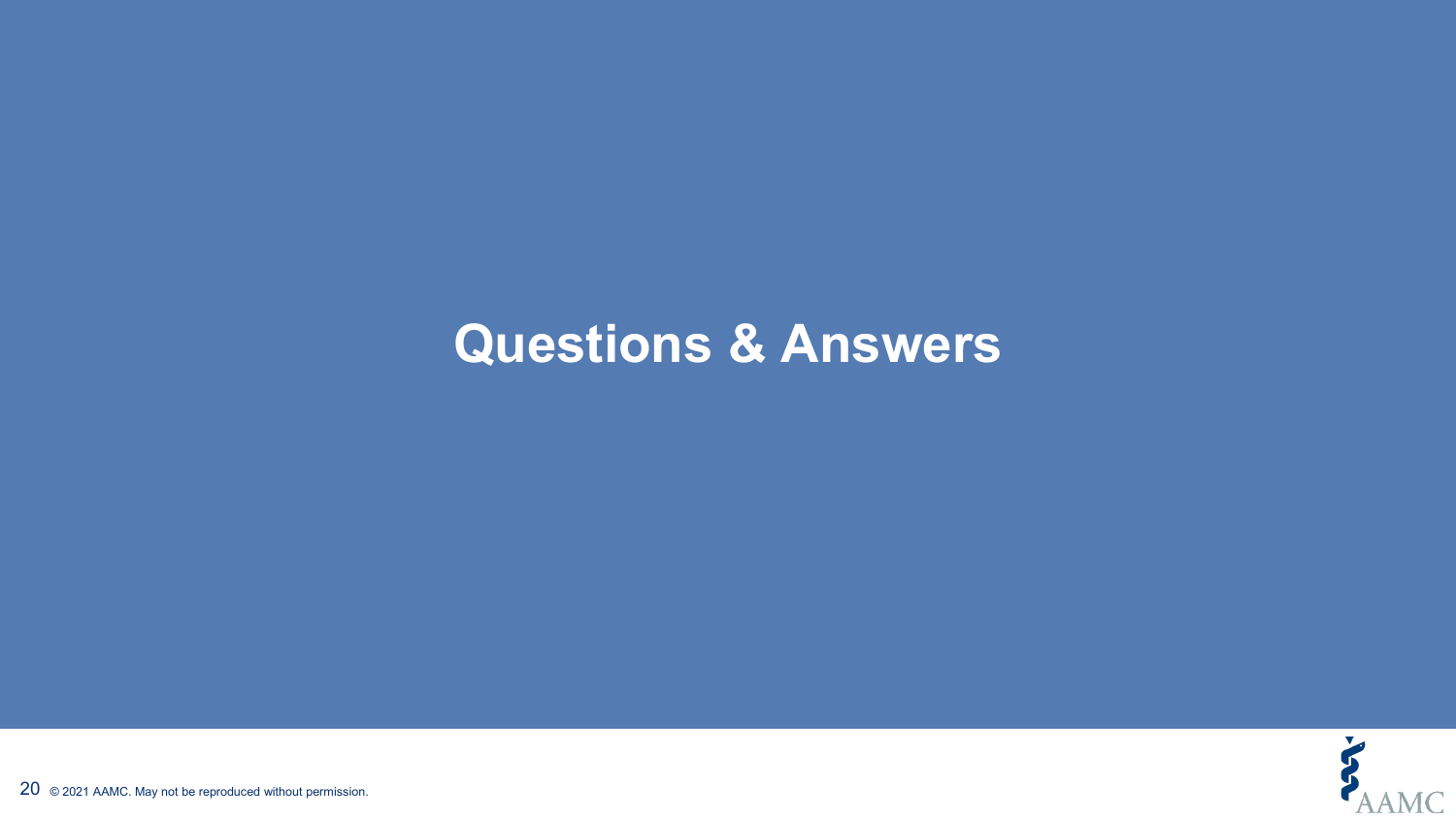#### **DICE Inventory Case Study**

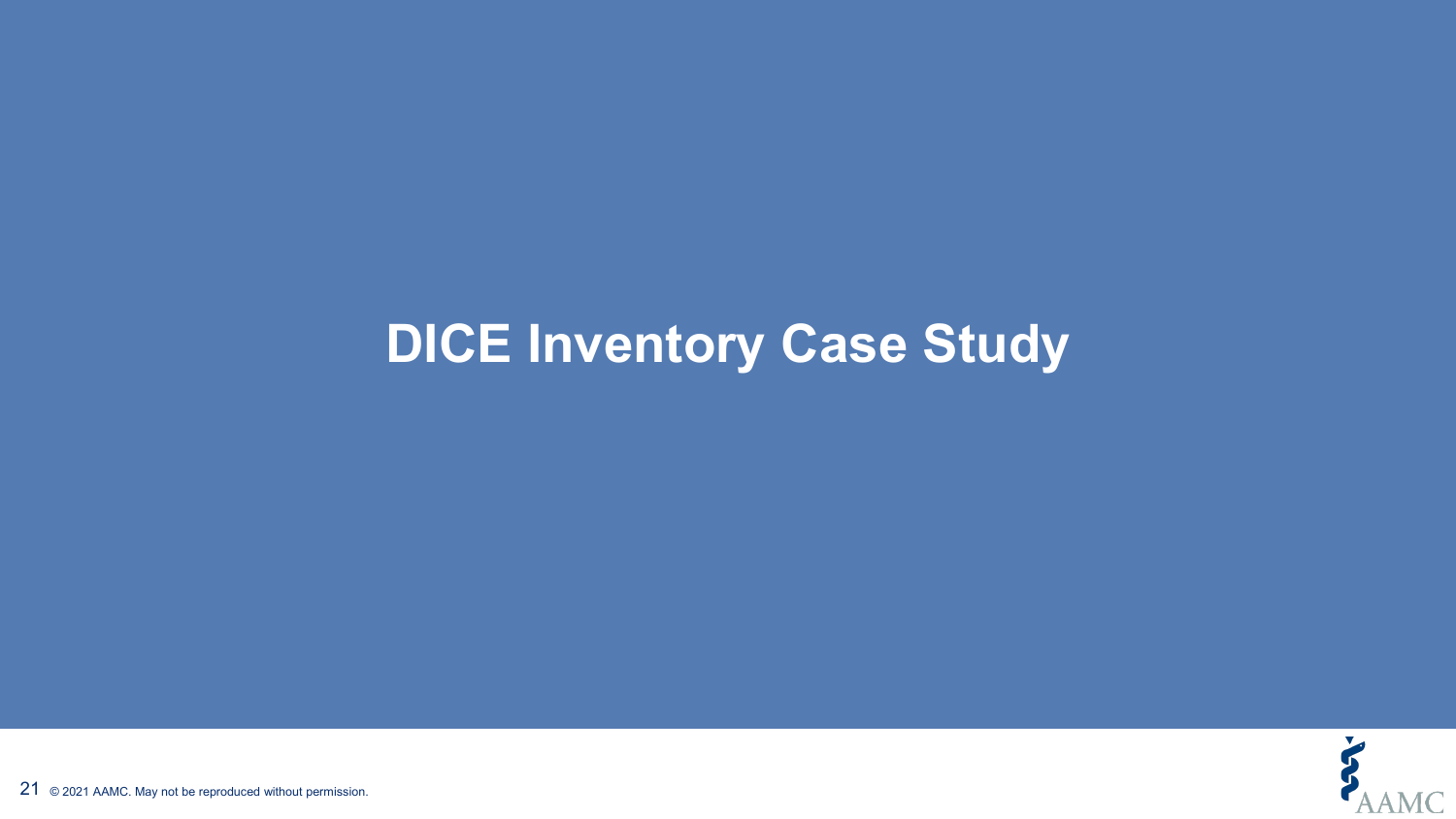# **University of California, Davis**

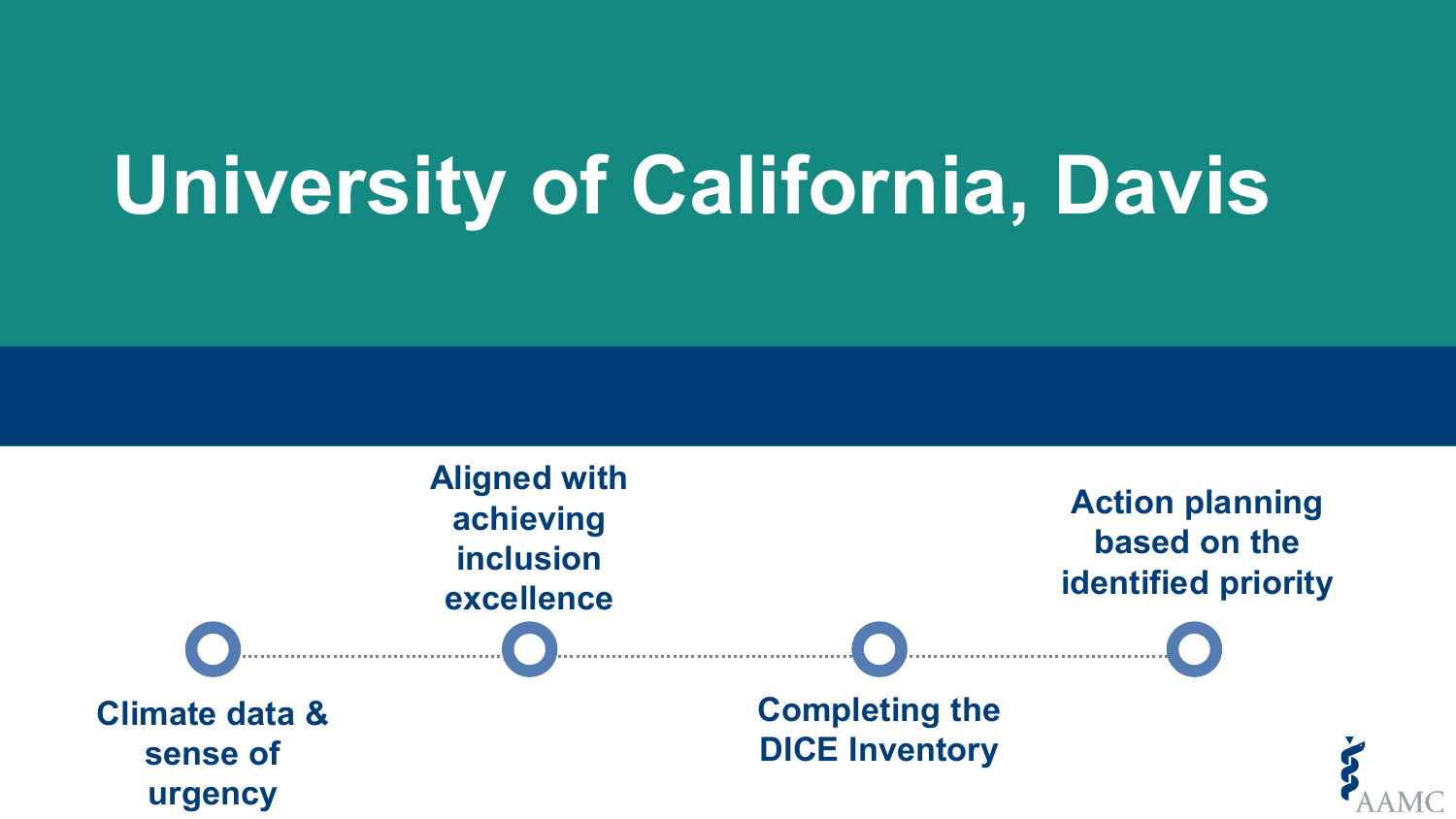#### **Implementation Team**



Assoc./Asst. Deans and Community **Members** 

Department Chairs and Vice Chairs

Core Implementation team : CDIO, CHRO, CMO, CNO, Academic Affairs leadership



 $23\;$  © 2021 AAMC. May not be reproduced without permission.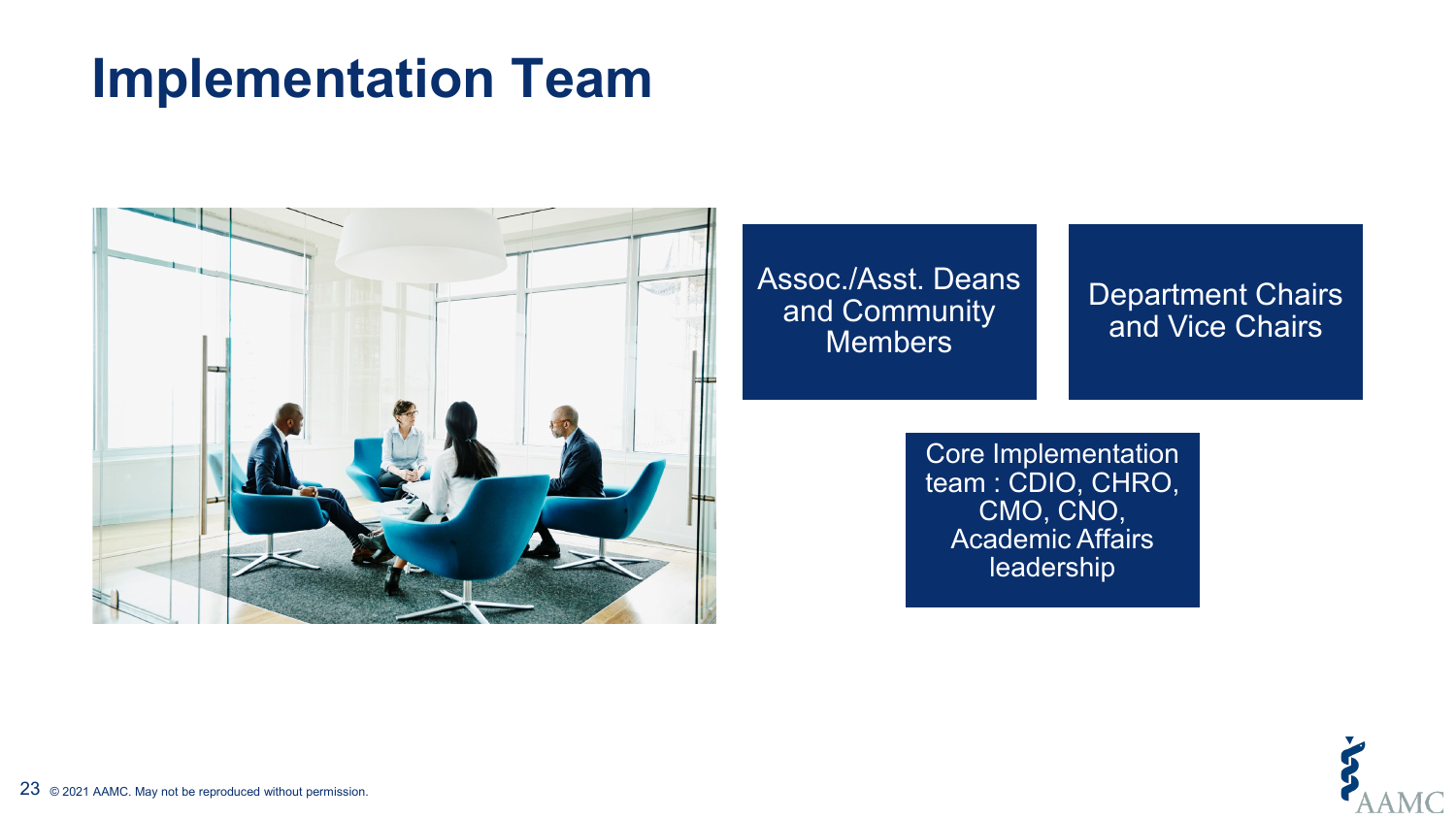# **Communicating about Project**

Invite Key **Contributors** 

**Brief** proposal describing the rationale

Build Leadership **Consensus** 

A formal presentation made to the dean's executive cabinet

Inform and excite the community

> Intranet web page, 2 town hall forums, dean's video

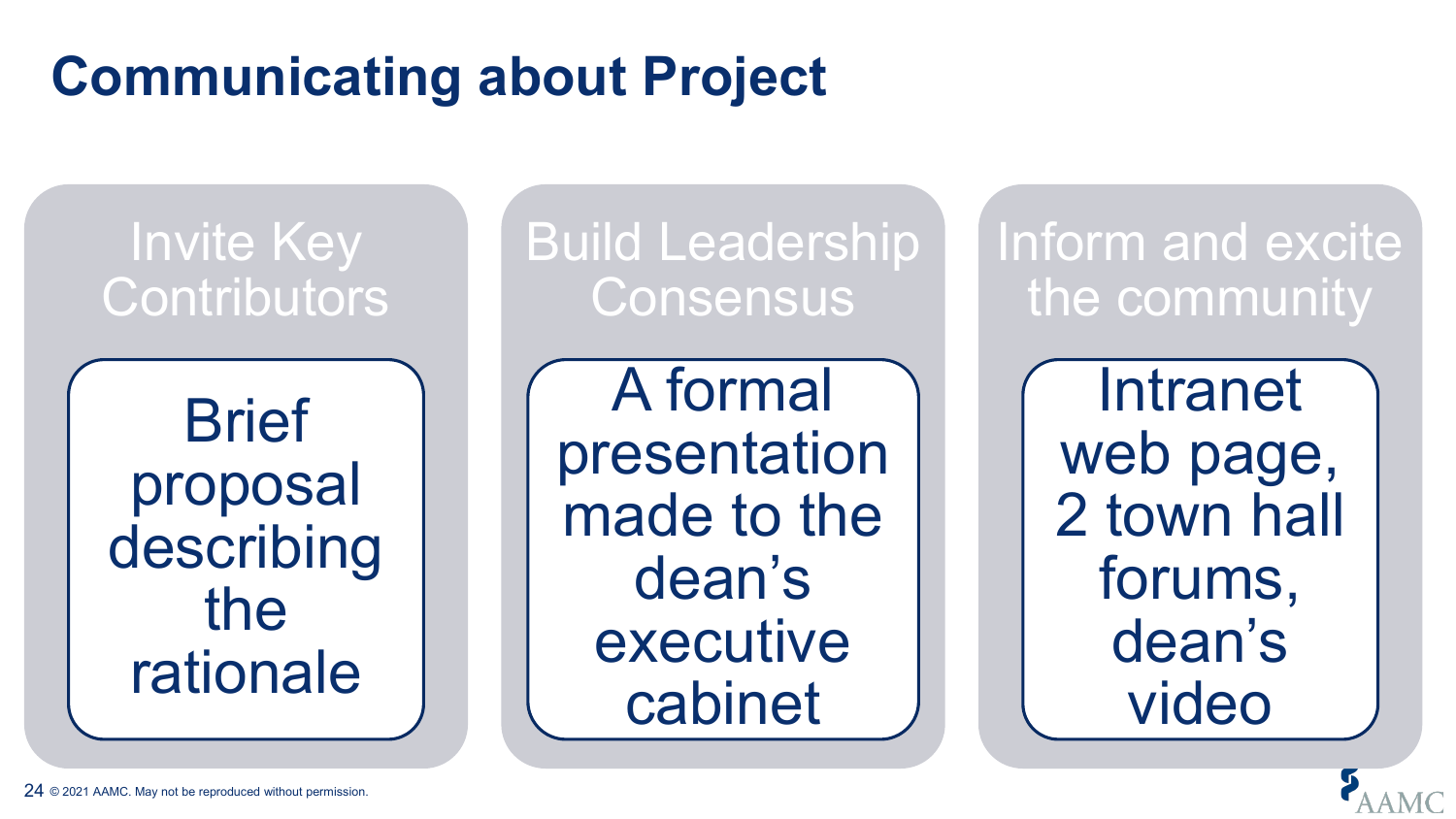**DICE inventory was intranet accessible for 3 months**

#### **Emphasized connection of with meeting accreditation standards**

**Gaining Buyin to Complete the Tool**

**Provided the quantitative data** 

**Communicating on-going progress**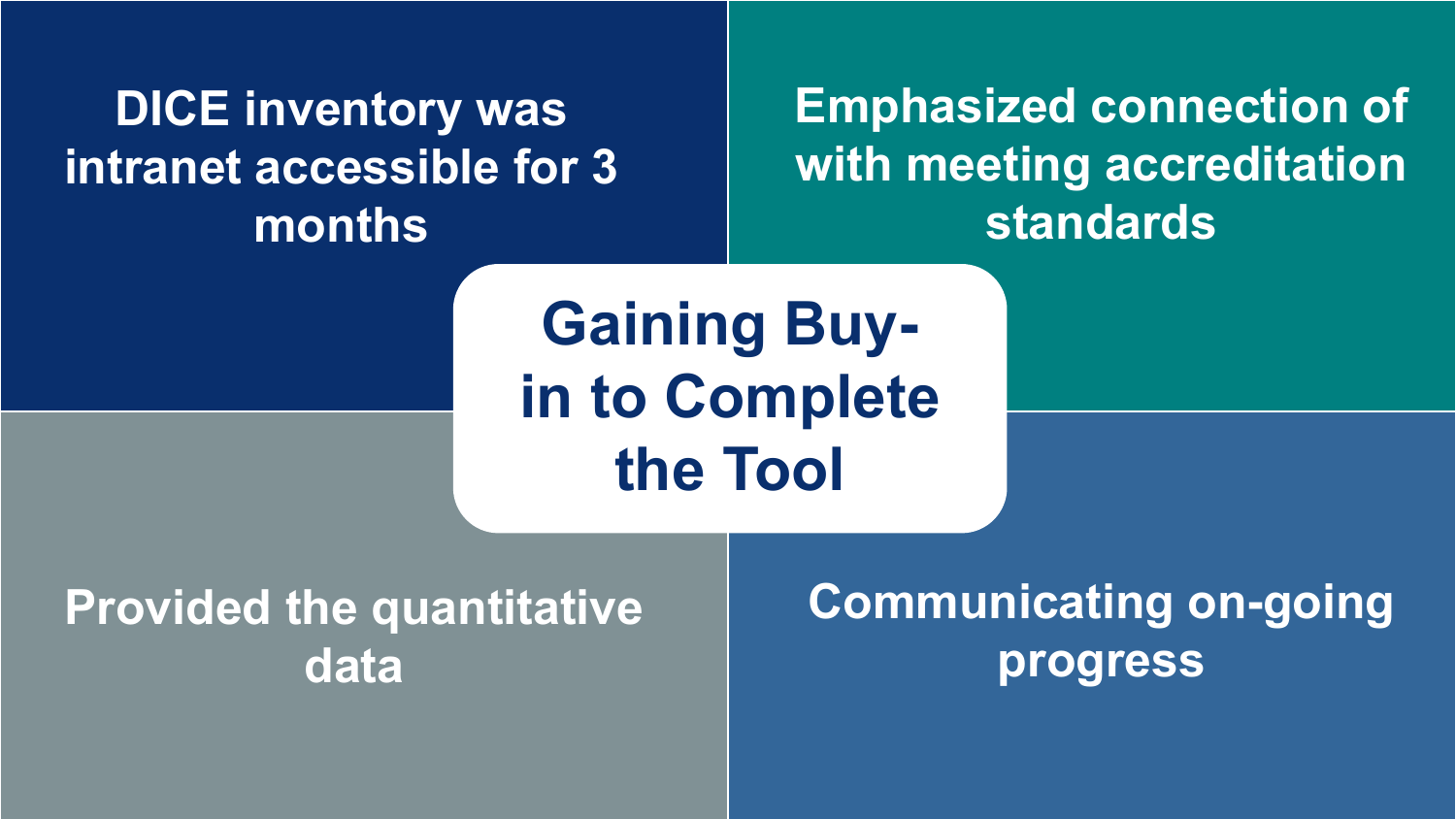# **Action Planning**

Office of DEI to

use their

content

expertise

Action plans based on the "yellow" and "red" areas

Leadership and the department chairs accountable

**Frequent** communication about data and action planning

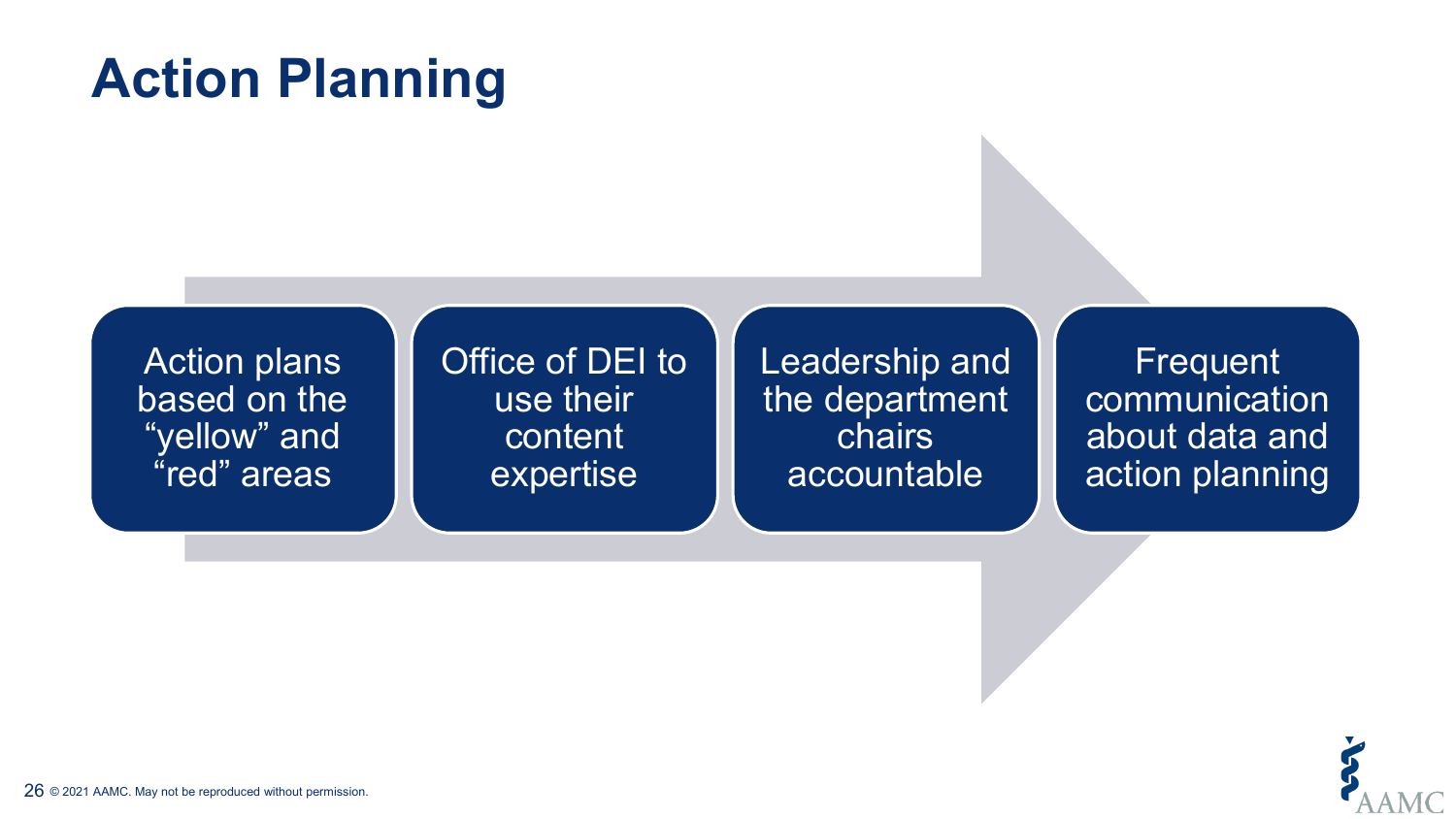# **Best Practices for Completing the DICE Inventory**



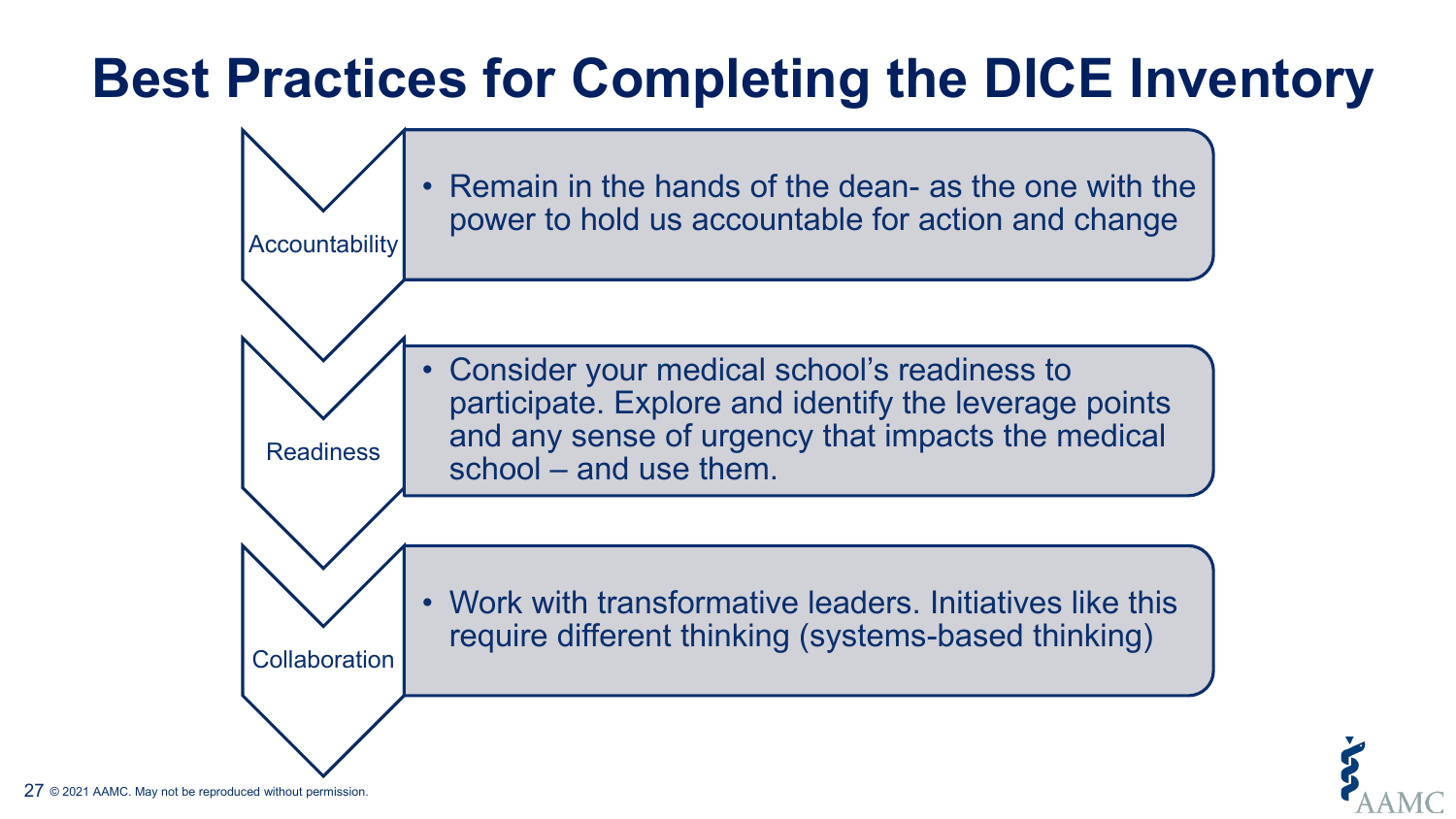#### **Questions & Answers**

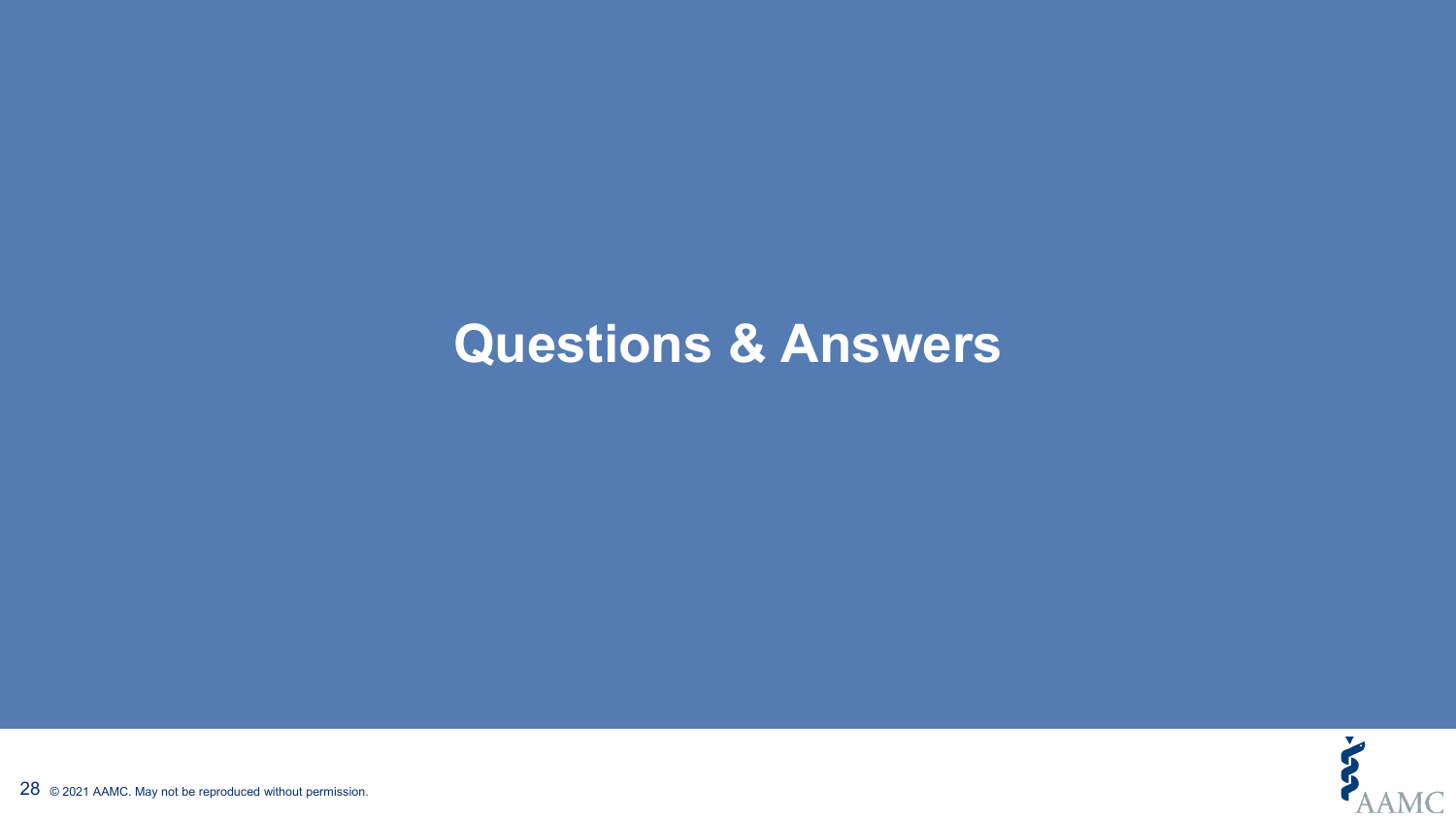#### **Signing up for the COD Collective Action Initiative on Advancing DEI**

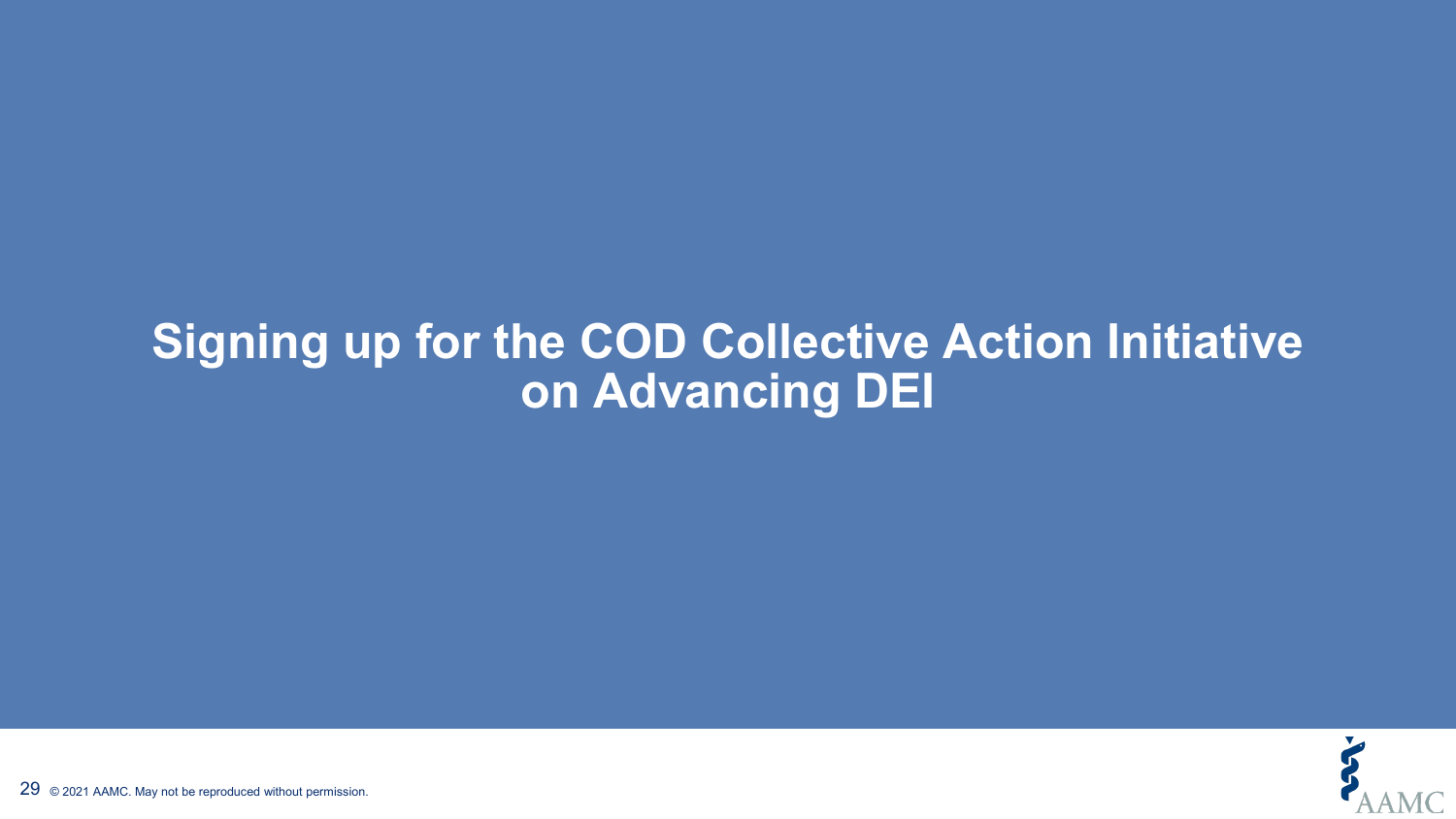## **How do I sign up?**

- Deans will receive a formal communication, including a link to the commitment form, on **December 8**
- The sign-up **process will close on January 7**